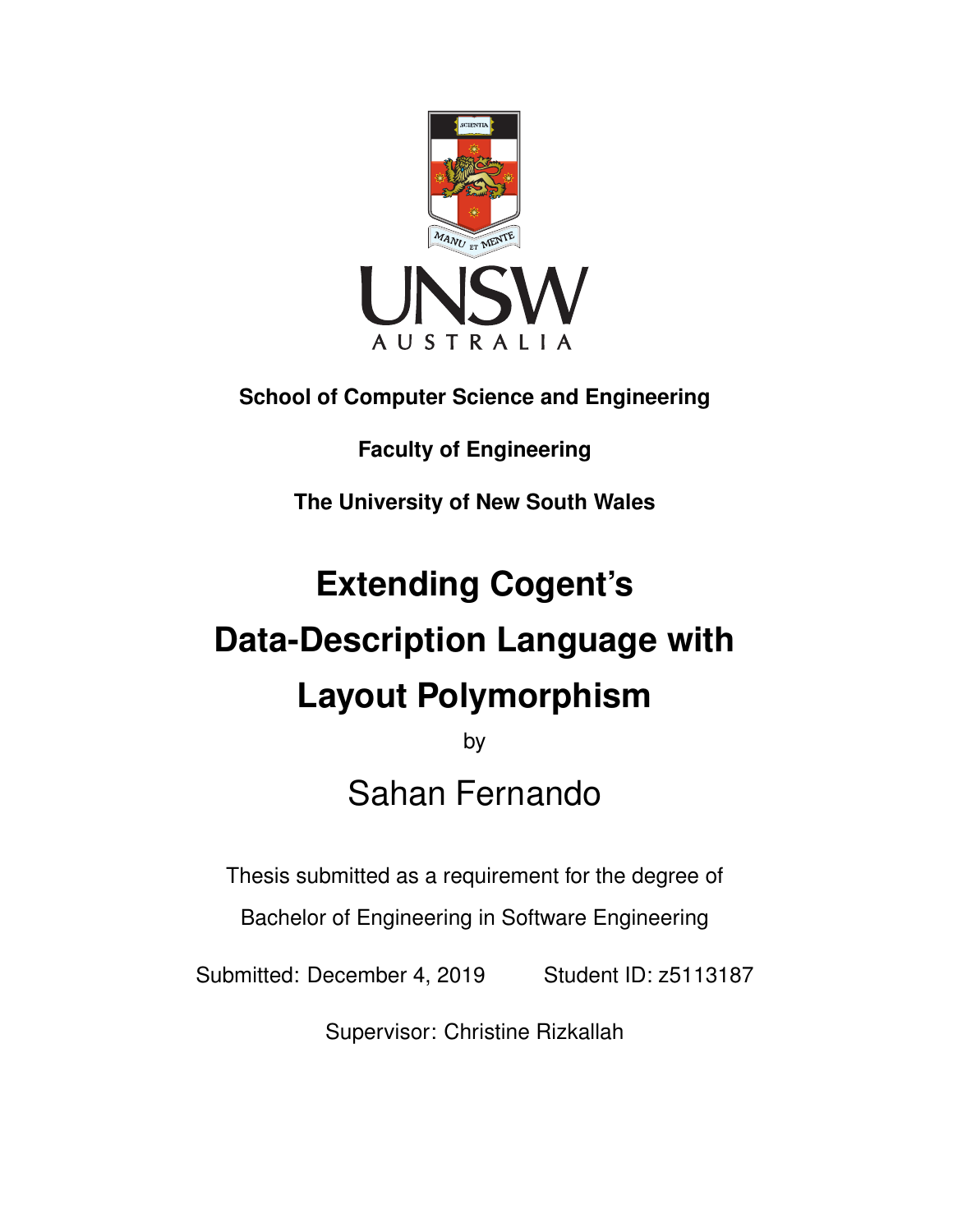## Abstract

Cogent is a linearly-typed functional programming language for writing trustworthy and efficient systems code. To allow easier interoperability with common systems level data structures, a data-description language extension (Dargent) was proposed to allow the schematic declaration of the in-memory layouts of data-types. Unfortunately, when types have multiple distinct layouts, they essentially need to inhabit multiple nearly identical (but entirely distinct to Cogent's type system) types that only differ by assigned layout.

This usually necessitates a lot of unnecessary code repetition and verification overhead, since functions operating on these types have to be manually duplicated for each layout by the programmer.

The project detailed in this report aims to extend the data-description language to support polymorphic layouts by introducing layout variables as well as constraints on the variables to ensure they can fit a given type. This project will also extend the type checker to be able to deal with these additional variables.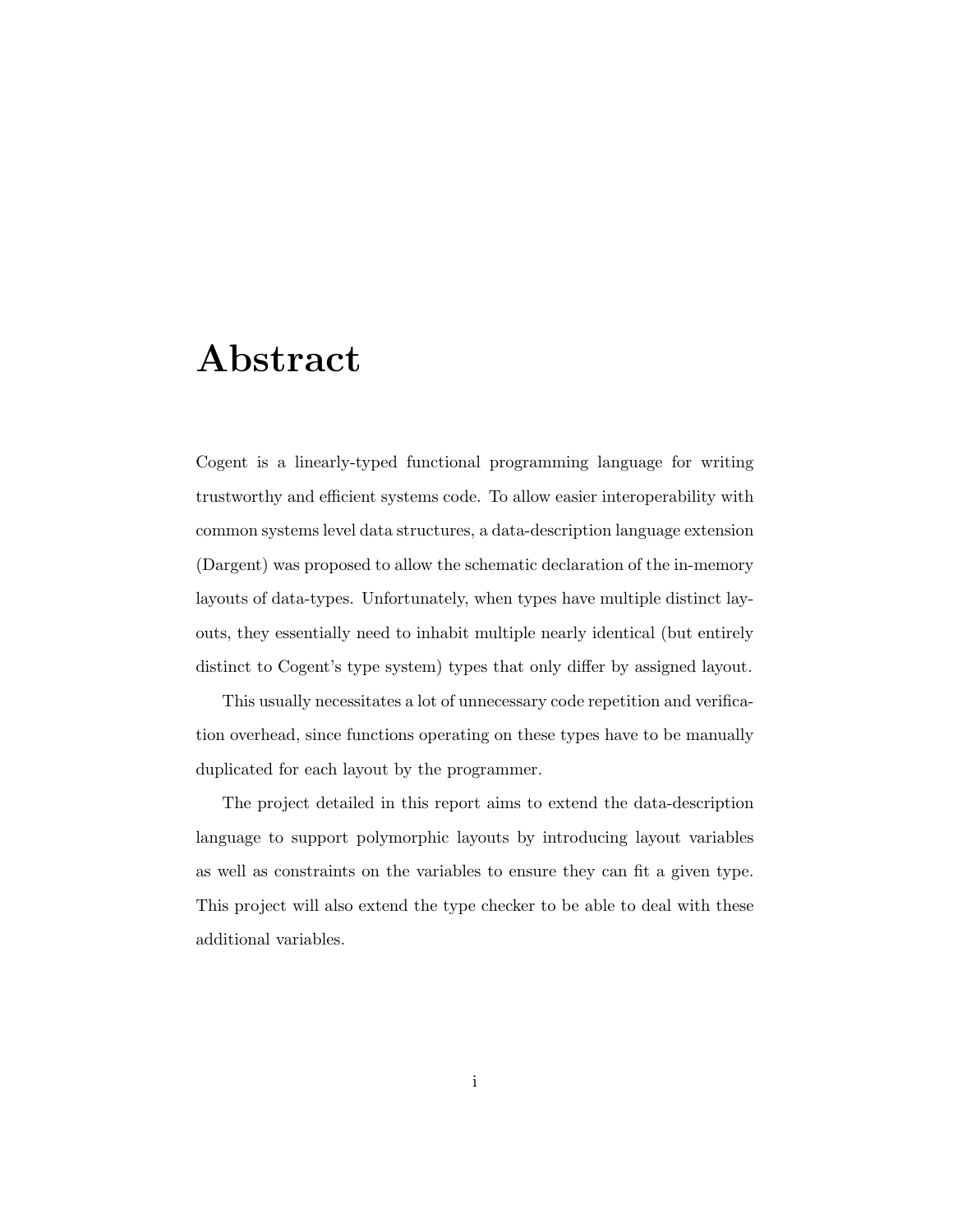## Acknowledgements

I want to thank Kai, Liam, Christine and Aleks for being amazing teachers, and for introducing and guiding me through a myriad of incredibly interesting areas of computer science.

I'd also like to thanks to my friends: Andrew, Paul, Minjie, Greg, Emmet, Conrad, Clement and countless more for all the support they've provided me and all the good times we've had during my time at UNSW.

Finally, I want to thank my parents Mangalee and Anand, and my brother Lasath for always supporting and encouraging me, without them I would never have made it where I am today.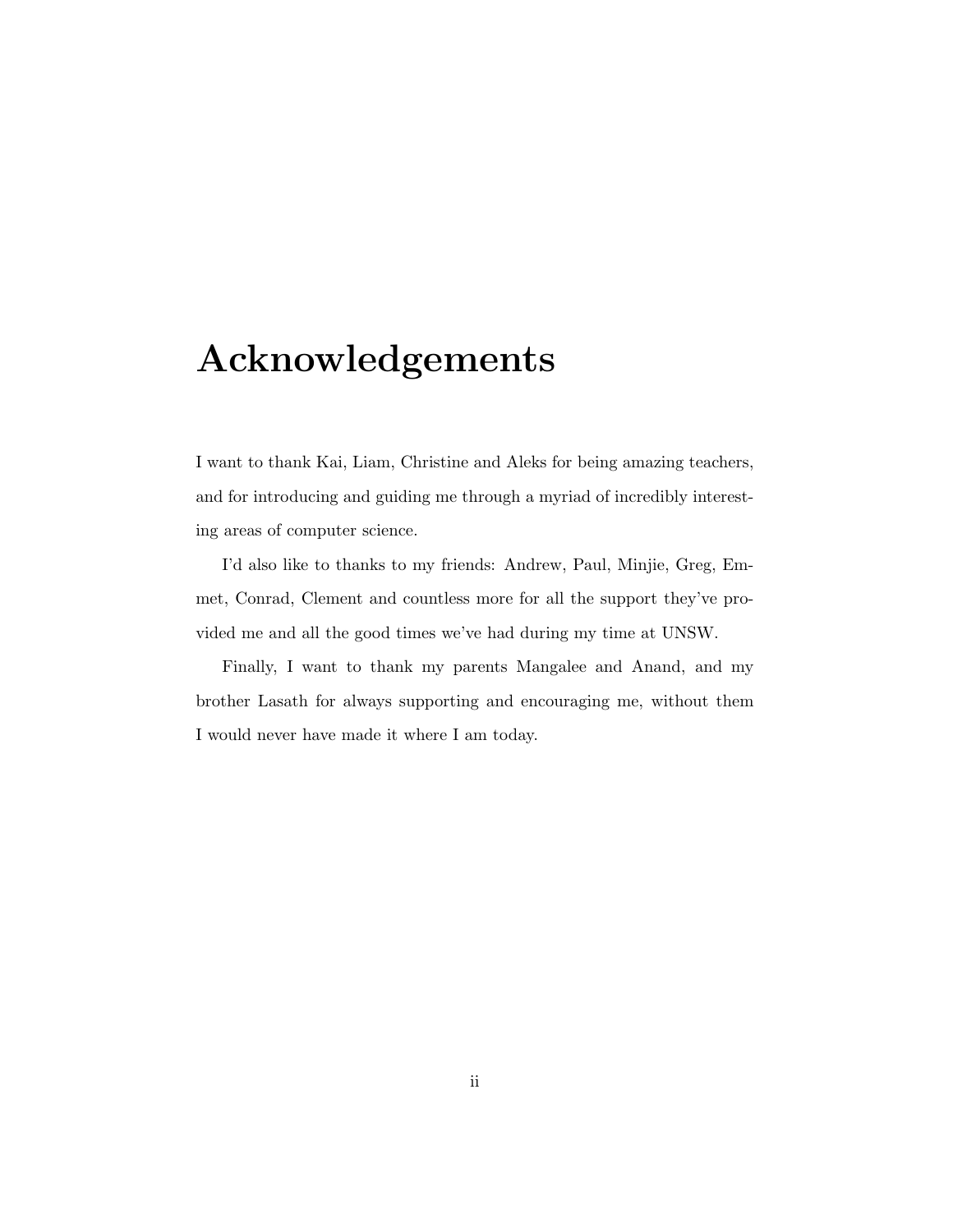## **Contents**

| $\mathbf 1$    |     | Introduction<br>$\mathbf 1$                                            |                |  |  |
|----------------|-----|------------------------------------------------------------------------|----------------|--|--|
|                | 1.1 |                                                                        | $\overline{2}$ |  |  |
|                | 1.2 | Compatibility with compact and custom representations of data          | 3              |  |  |
|                | 1.3 |                                                                        | $\overline{4}$ |  |  |
|                | 1.4 |                                                                        | $\overline{5}$ |  |  |
| $\overline{2}$ |     | <b>Background</b>                                                      |                |  |  |
|                | 2.1 |                                                                        | 6              |  |  |
|                |     | Uniqueness typing $\dots \dots \dots \dots \dots \dots \dots$<br>2.1.1 | $\overline{7}$ |  |  |
|                |     | 2.1.2                                                                  | 8              |  |  |
|                | 2.2 |                                                                        | 9              |  |  |
|                | 2.3 |                                                                        |                |  |  |
|                | 2.4 | Formal Semantics for Data Description Languages                        |                |  |  |
| 3              |     | <b>Completed Work</b>                                                  |                |  |  |
|                | 3.1 |                                                                        |                |  |  |
|                |     | Pen-and-Paper Formalization of Dargent Layout Poly-<br>3.1.1           |                |  |  |
|                |     | morphism $\ldots \ldots \ldots \ldots \ldots \ldots \ldots \ldots$     | 12             |  |  |
|                |     | Compiler augmentation<br>3.1.2                                         | 13             |  |  |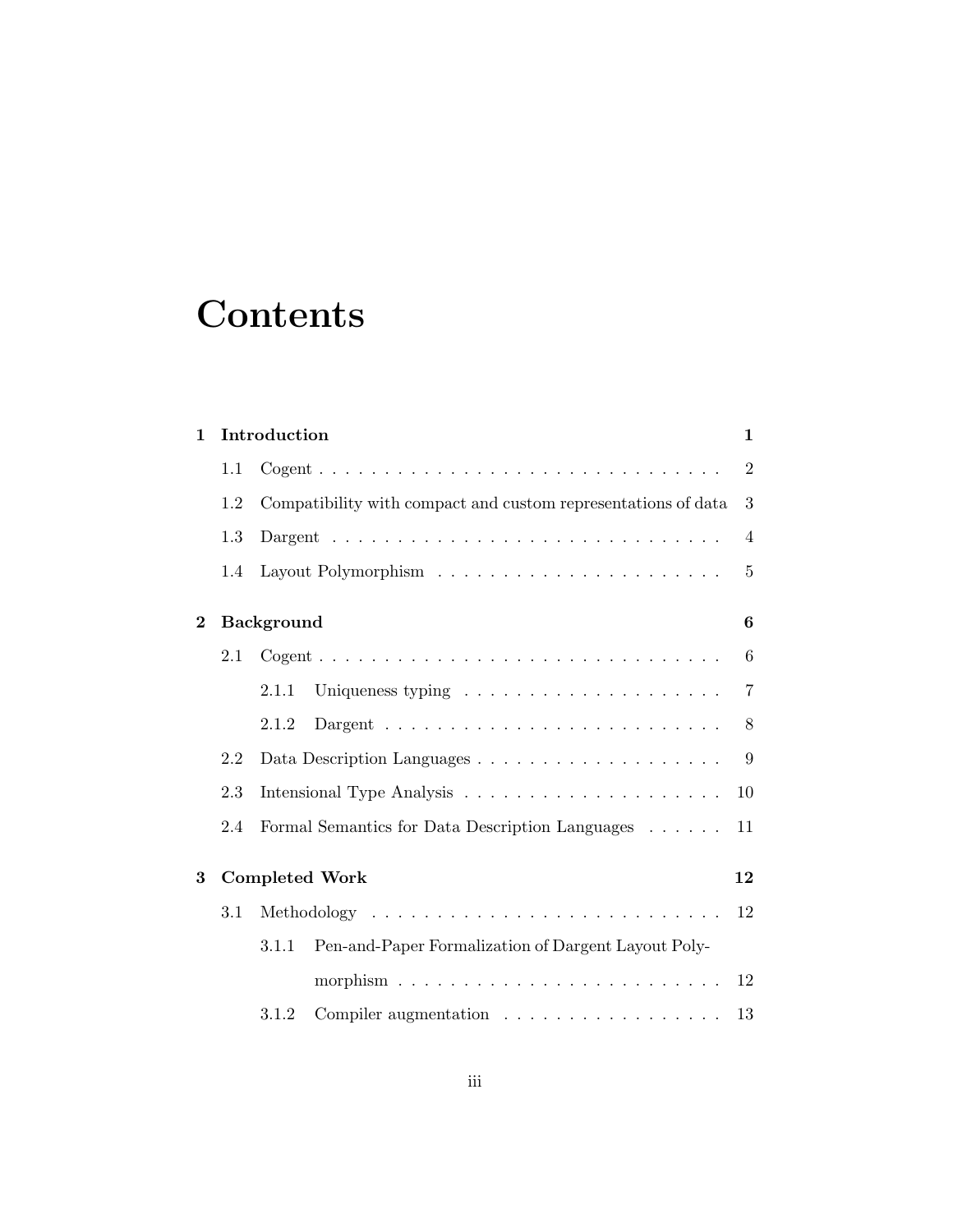| 4                                     |            | <b>Results: Formalization</b>     |                                                                      |    |  |  |
|---------------------------------------|------------|-----------------------------------|----------------------------------------------------------------------|----|--|--|
|                                       | 4.1        |                                   |                                                                      |    |  |  |
|                                       | 4.2        |                                   |                                                                      |    |  |  |
| Abstract Grammar for Dargent<br>4.2.1 |            |                                   |                                                                      | 16 |  |  |
| Memory reservation rules<br>4.2.2     |            |                                   |                                                                      | 18 |  |  |
|                                       |            | 4.2.3                             | How Dargent stores layouts 19                                        |    |  |  |
|                                       |            | 4.2.4                             | Rules for matching types and layout $\ldots \ldots \ldots 21$        |    |  |  |
|                                       |            | 4.2.5                             | Modified Cogent typing rules regarding sigils $\ldots$ . 23          |    |  |  |
|                                       |            | 4.2.6                             | Constraint generation/solving rules $\ldots \ldots \ldots \ldots$ 25 |    |  |  |
|                                       | 4.3        | Layout Polymorphism formalization |                                                                      |    |  |  |
|                                       |            | 4.3.1                             |                                                                      | 26 |  |  |
|                                       |            | 4.3.2                             | Constraint generation rules 27                                       |    |  |  |
|                                       |            | 4.3.3                             | Constraint solving rules 28                                          |    |  |  |
| 5                                     | Conclusion |                                   |                                                                      | 29 |  |  |
|                                       | 5.1        |                                   |                                                                      | 30 |  |  |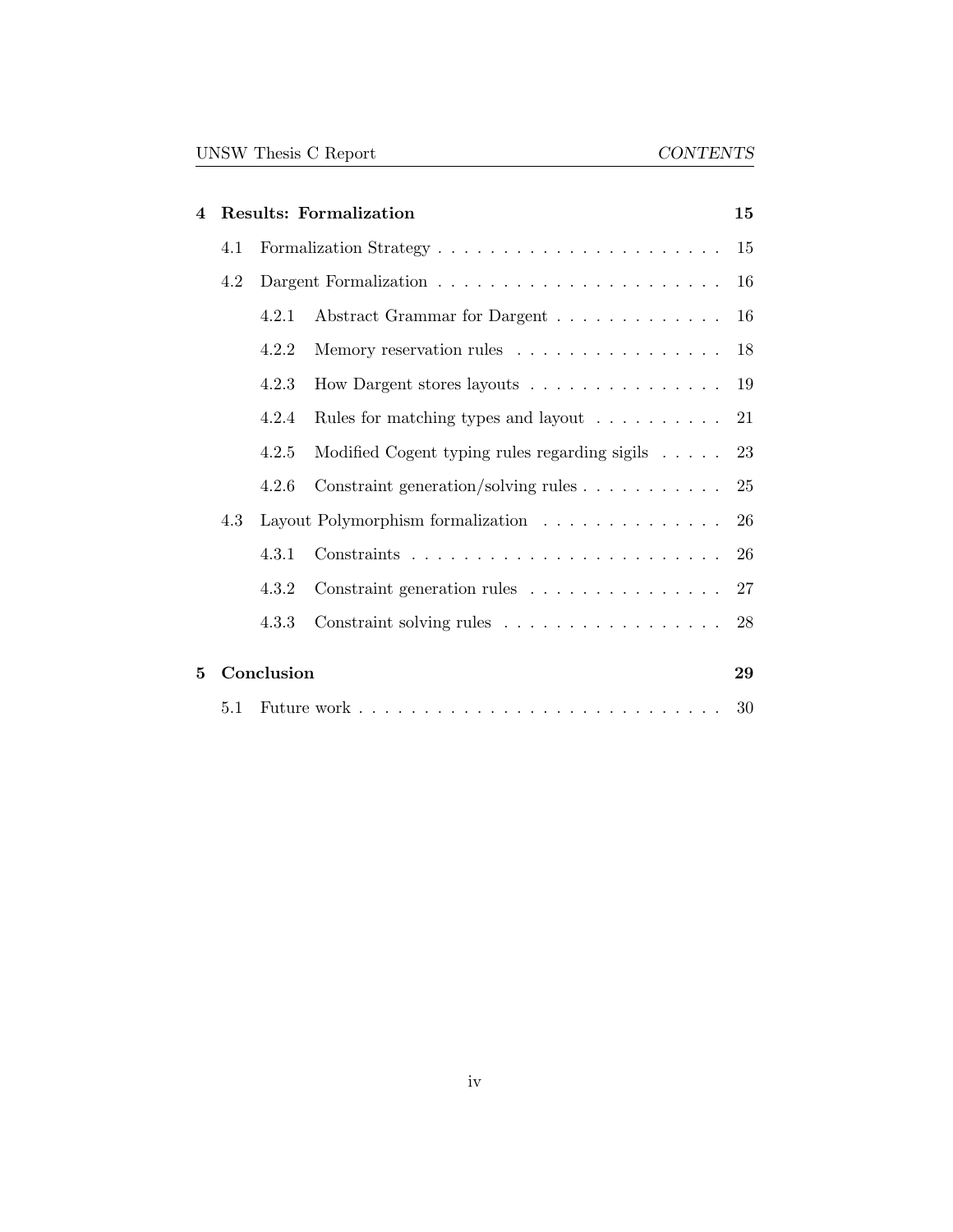# List of Figures

| 1.1 | Layout of a TCP header $\dots \dots \dots \dots \dots \dots \dots \dots$ | 3              |  |  |
|-----|--------------------------------------------------------------------------|----------------|--|--|
| 1.2 | Bit layouts of ARGB and RGBA pixel format                                | $5\,$          |  |  |
| 2.1 |                                                                          | $\overline{7}$ |  |  |
| 2.2 | An example Dargent layout, with in-memory layout on right,               |                |  |  |
|     |                                                                          | 8              |  |  |
| 3.1 |                                                                          | 13             |  |  |
| 4.1 | Abstract grammar for Dargent                                             | 17             |  |  |
| 4.2 | Memory reservation rules for Dargent $\ldots \ldots \ldots \ldots$       | 18             |  |  |
| 4.3 |                                                                          | 20             |  |  |
| 4.4 |                                                                          | 20             |  |  |
| 4.5 | Memory reservation rules for primitive types $\dots \dots$               | 21             |  |  |
| 4.6 | Memory reservation rules for compound types $\dots \dots$                | 22             |  |  |
| 4.7 | Well-formedness rules for types                                          | 23             |  |  |
| 4.8 | Some Cogent typing rules for the bang operator $\dots \dots$             | 24             |  |  |
| 4.9 | Corresponding Dargent typing rules for the bang operator                 | 25             |  |  |
|     | 4.10 Modified constraints needed for layout polymorphism                 | 26             |  |  |
|     | 4.11 Constraint generation rule for layout polymorphism                  | 27             |  |  |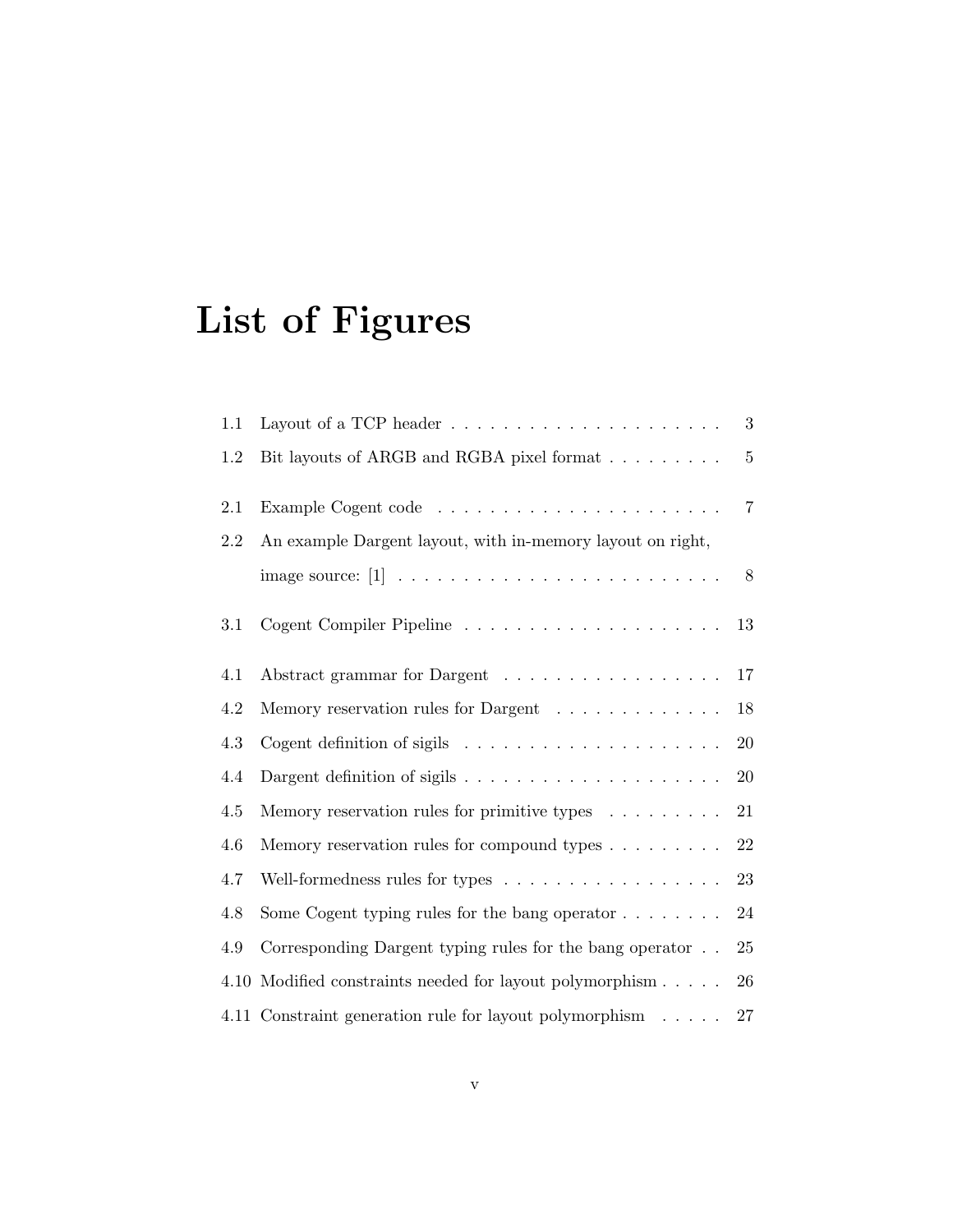[4.12 Constraint solving rule for well-formedness rule](#page-34-1)  $\hfill\ldots\ldots\ldots\hfill\ldots\hfill\relax 28$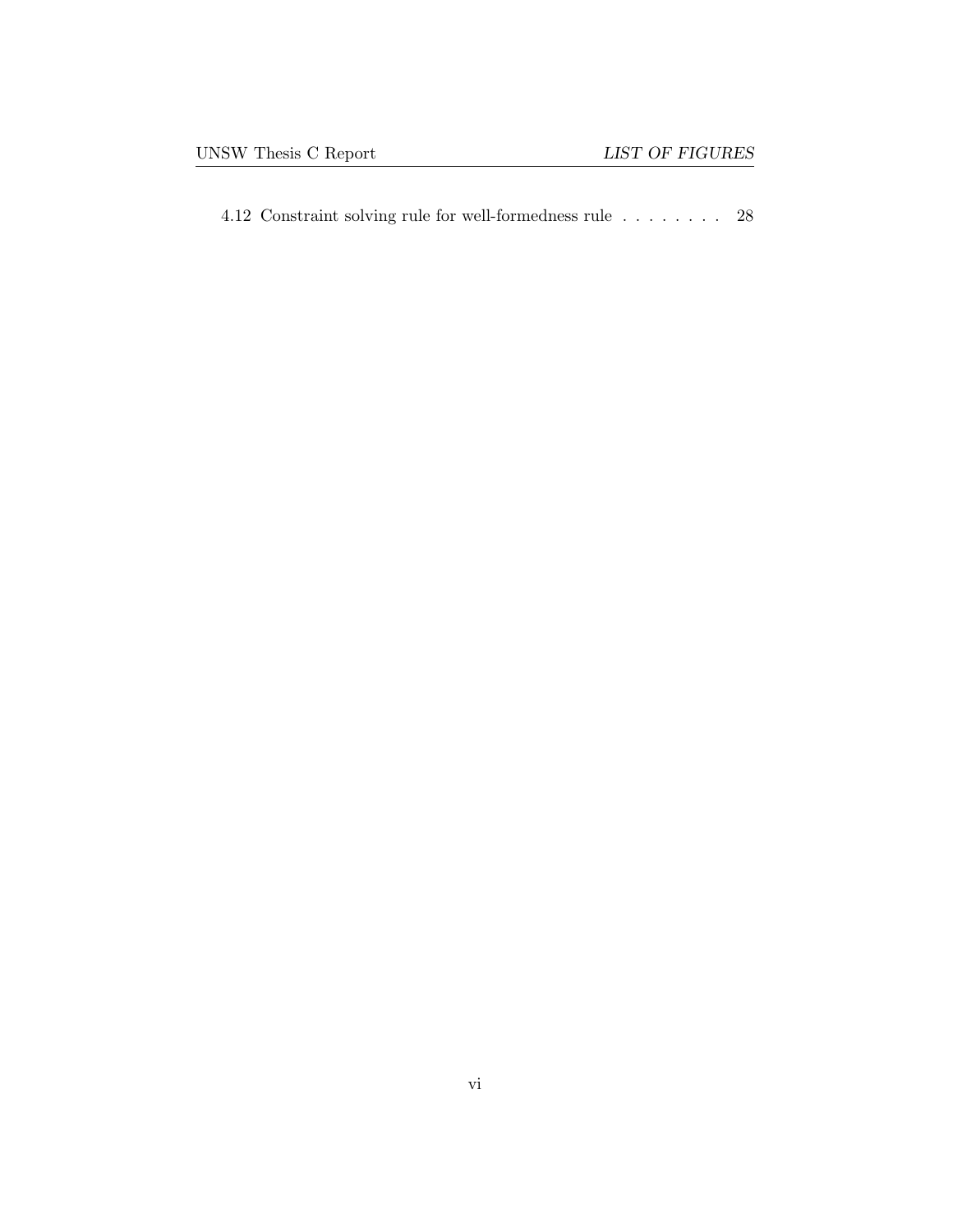## <span id="page-7-0"></span>Chapter 1

## Introduction

While end-to-end verification of code via formal methods is considered the gold standard for high assurance software projects, this approach is usually considered prohibitively expensive for most projects due to both development time and cost. This view is especially prevalent in the systems programming world, where efficiency concerns often cause developers to prefer languages that are 'close to the metal', like  $C$  and  $C_{++}$ , over languages that are further abstracted from their compilation targets, at the expense of safety, reliability and fault tolerance.

This has resulted in multiple critical systems software components being effectively riddled with correctness bugs. This problem is worrying due to the effect this has on the correctness of higher level programs, since most higher level applications implicitly assume the correctness of the lower level components they are built upon in their own correctness models.

Many efforts have been made to make formal methods more accessible to offset this, from model-checking tools to formally verified programming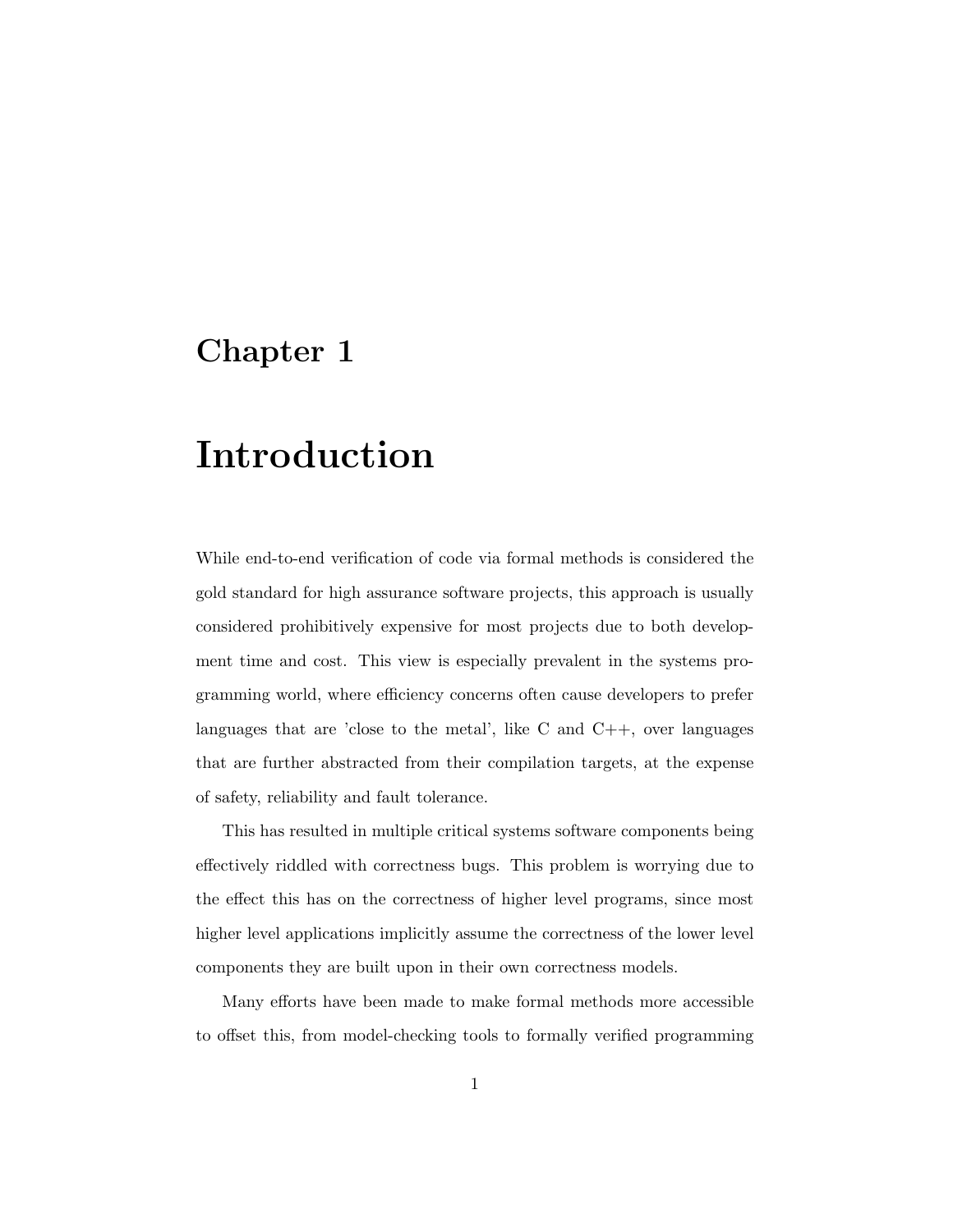languages, but none so far have been particularly effective in the systems space.

### <span id="page-8-0"></span>1.1 Cogent

Cogent[\[2\]](#page-37-1) is a restricted uniqueness-typed functional programming language designed for writing efficient, provably-correct systems code. With a syntax similar to Haskell, it attempts to provide the features and safety of higher level languages, whilst still having the portability and performance of C.

It is however designed to complement rather than replace C, allowing major parts of application logic to be written in it while relying on C for anything the language cannot express. For this reason, Cogent has been designed to seamlessly integrate with C, having a powerful FFI, no dependency on a garbage collector and minimal runtime costs, and generating C code as its output.

The Cogent compiler can also generate shallow embeddings of Cogent programs in Isabelle/HOL, the language of a powerful interactive theorem prover, as well as a proof that the generated C code refines this embedding. This, combined with the equational reasoning the purely functional nature of the language, makes Cogent a great language for writing end-to-end verified software.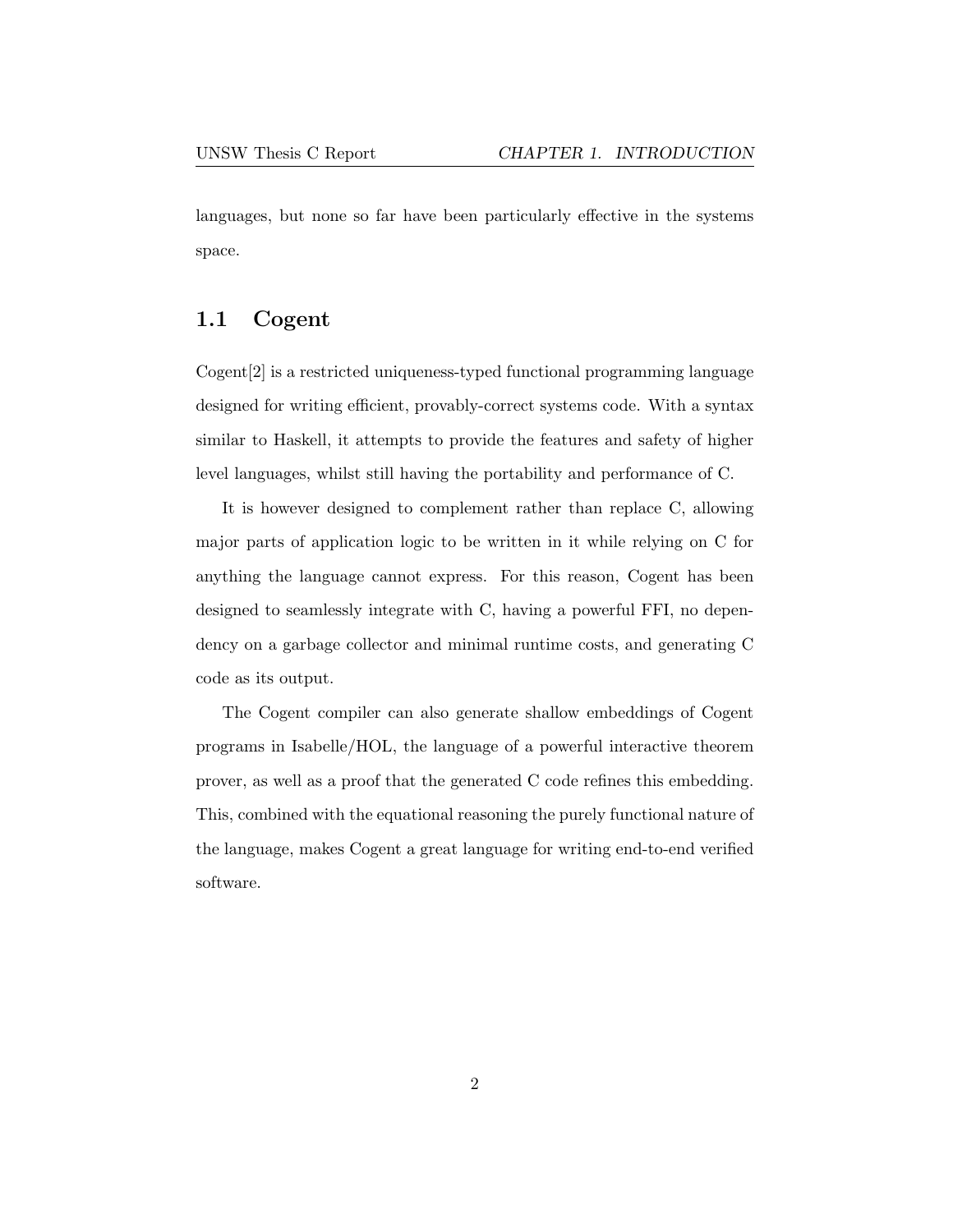<span id="page-9-1"></span>

| 16bit source port           |          |       | 16bit dest port      |  |
|-----------------------------|----------|-------|----------------------|--|
| 32bit sequence number       |          |       |                      |  |
| 32bit acknowledgment number |          |       |                      |  |
| Header length               | Reserved | Flags | 16bit window size    |  |
| 16bit checksum              |          |       | 16bit urgent pointer |  |

Figure 1.1: Layout of a TCP header

## <span id="page-9-0"></span>1.2 Compatibility with compact and custom representations of data

A significant amount of systems codebases employ techniques such as bitpacking and unaligned fields to more efficiently represent data-types, with common examples being page table entries in an operating system's virtual memory subsystem, and TCP packet headers, as shown above. It becomes apparent that to be able to effectively interact with most systems libraries, we need some way of handling data held in these representations from within Cogent.

Cogent operates on algebraic data-types, which while powerful enough to represent most systems data-types, have fixed layouts determined by the Cogent compiler. This unfortunately results in a pattern where C datastructures need to repeatedly be converted into a form that cogent can understand, operated on and then converted back.

This pattern adds a lot of unneeded complexity to the code, and increases both execution times and verification costs.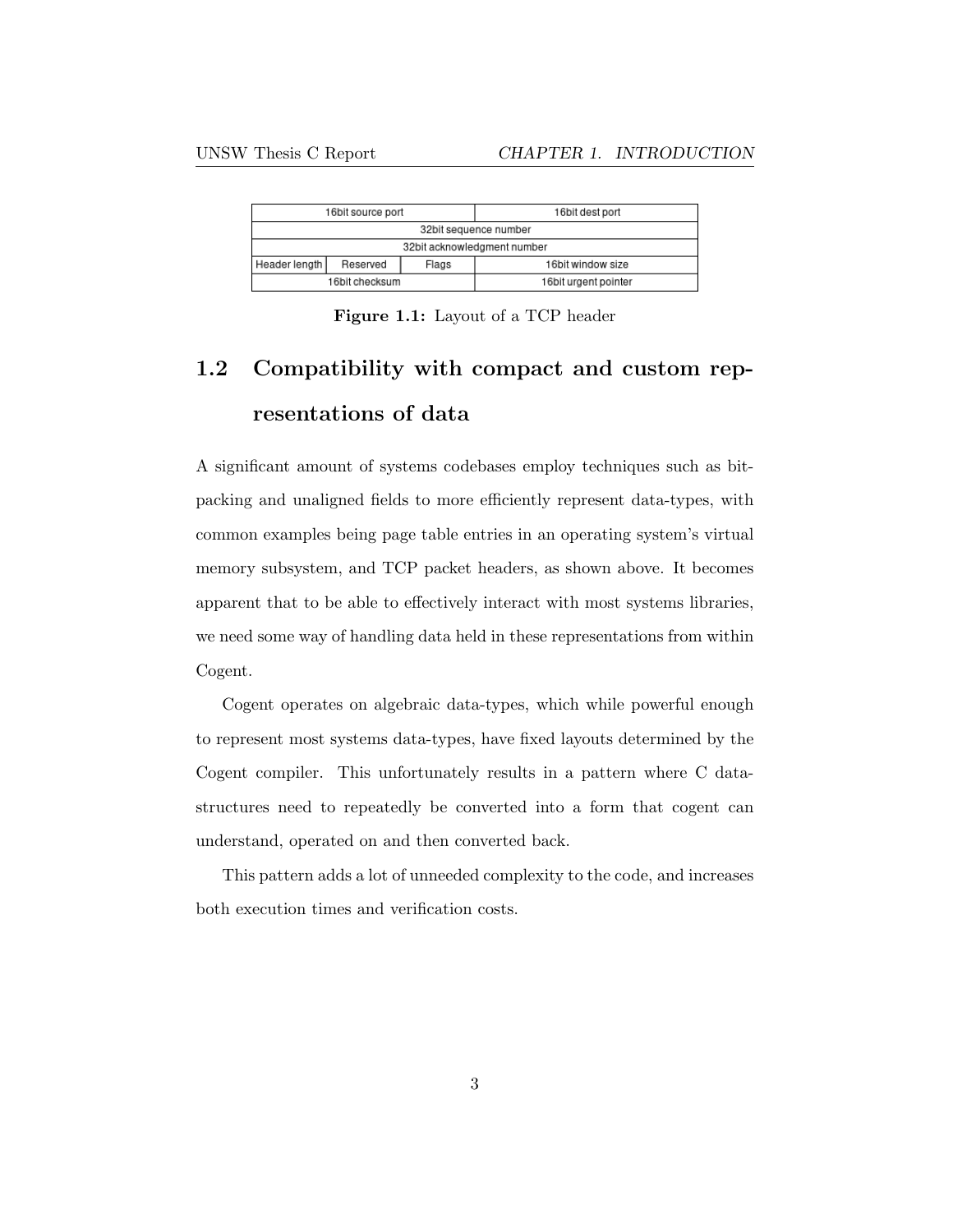### <span id="page-10-0"></span>1.3 Dargent

Dargent<sup>[\[3\]](#page-37-2)</sup> is a proposed extension for Cogent that allows specification of the in-memory layouts of data structures. Dargent allows us to declare specifications of the layouts of data structures, then attach these layouts to existing Cogent types, which the Cogent compiler will then use for all reads and writes to values of that type. This allows Cogent to operate on the data-types directly, without requiring externally defined functions marshalling the data between different forms.

Unfortunately, this approach somewhat breaks down when multiple representations of a data structure needed to be used simultaneously. Each type is associated with exactly one layout, with a default layout being generated if none are specified, so types that have multiple layouts are inconvenient to express in Cogent. For instance, consider ??. When dealing with 32bit colours, two commonly used encodings are Red-Green-Blue-Alpha (RGBA) and Alpha-Red-Green-Blue (ARGB). Both of these encodings encode their colour channels sequentially in 8bit values in the order determined by their respective names. These two formats only differ by the relative position of the alpha channel, yet would need different types to represent in Cogent since they have different layouts.

The first half of this project provides a comprehensive pen-and paper formalization of Dargent. This is required because there isn't any existing literature pinning Dargent's semantics or typing rules, the only existing definitive source on how it behaves is its implementation. This would be quite problematic when attempting to extend it, not only is it difficult to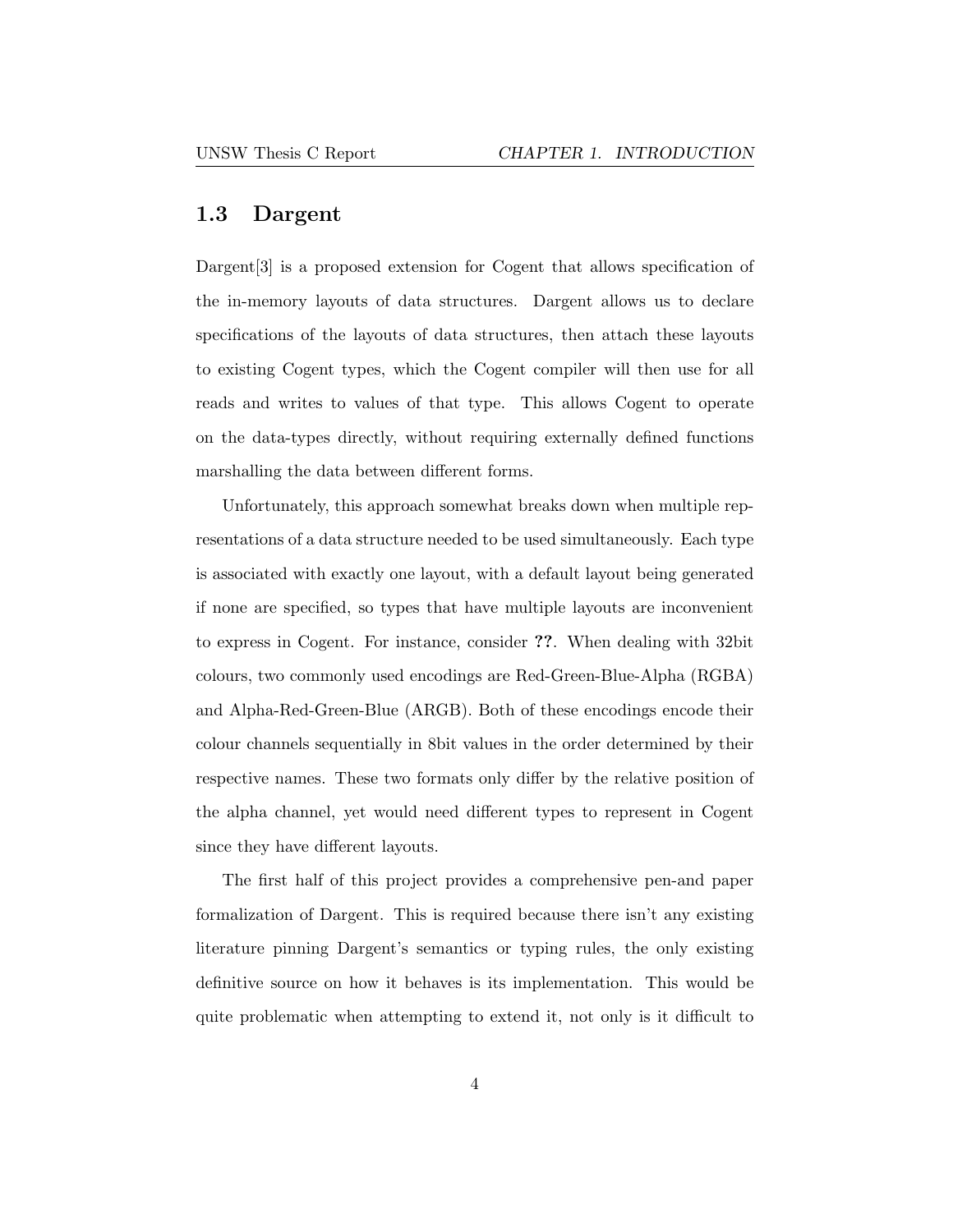<span id="page-11-1"></span>

Figure 1.2: Bit layouts of ARGB and RGBA pixel format

gauge the intended semantics of a language from its implementation, but it is hard to determine what changes would break expected behaviour, and going forward what behaviours have been implicitly assumed by its users. To mitigate this, this formalization has been created.

### <span id="page-11-0"></span>1.4 Layout Polymorphism

Functions on these types may need to be duplicated by the programmer for each layout, and conversion routines may need to be manually created between these types. This causes a lot of unneeded complexity, and also unnecessarily increases verification costs.

The second half of this project proposes and implements an extension of Cogent's type system to allow functions to be polymorphic over layouts. By allowing data-types to have multiple layouts and functions to be polymorphic over layouts, we eliminate the need for these duplicate functions, and make the language more ergonomic overall.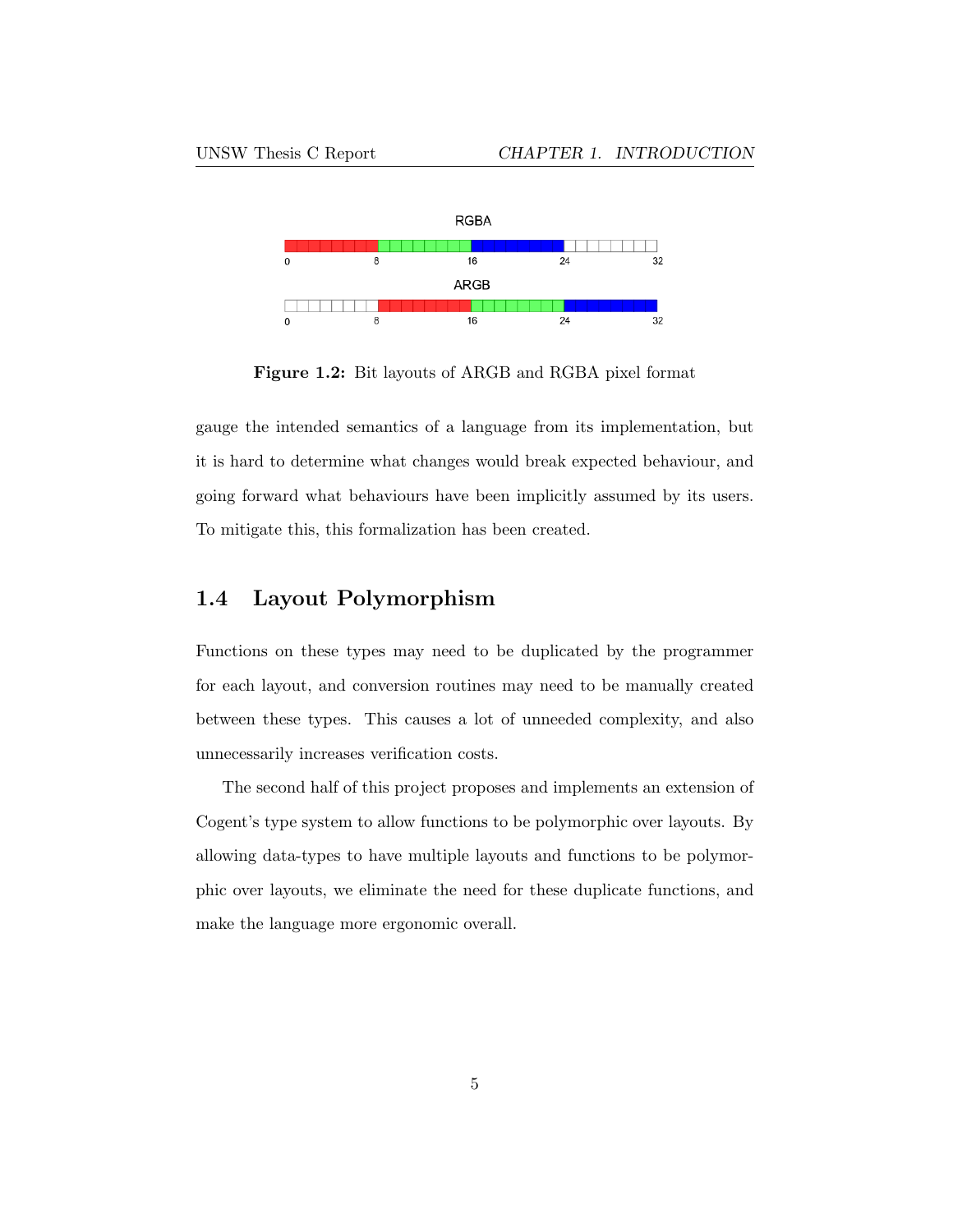## <span id="page-12-0"></span>Chapter 2

## Background

### <span id="page-12-1"></span>2.1 Cogent

Cogent is a systems-level functional programming language, designed to be a good compromise between ease of verification and performance. It is, however, also a restricted language, being (purposefully) incapable of recursion, iteration and having no support for recursive types (such as lists or trees). This is because by not having any of these features, the language becomes much easier to reason about and verify — since recursion and iteration are impossible, all programs written in it are guaranteed to terminate, which greatly simplifies verification.

Cogent code operates on algebraic data-types. These data-types can easily map to a lot of systems data structures, with product types representing structs, sum types representing tagged unions, and boxed types representing heap allocated values.

The example code in [2.1](#page-13-1) shows off many of the features of Cogent. The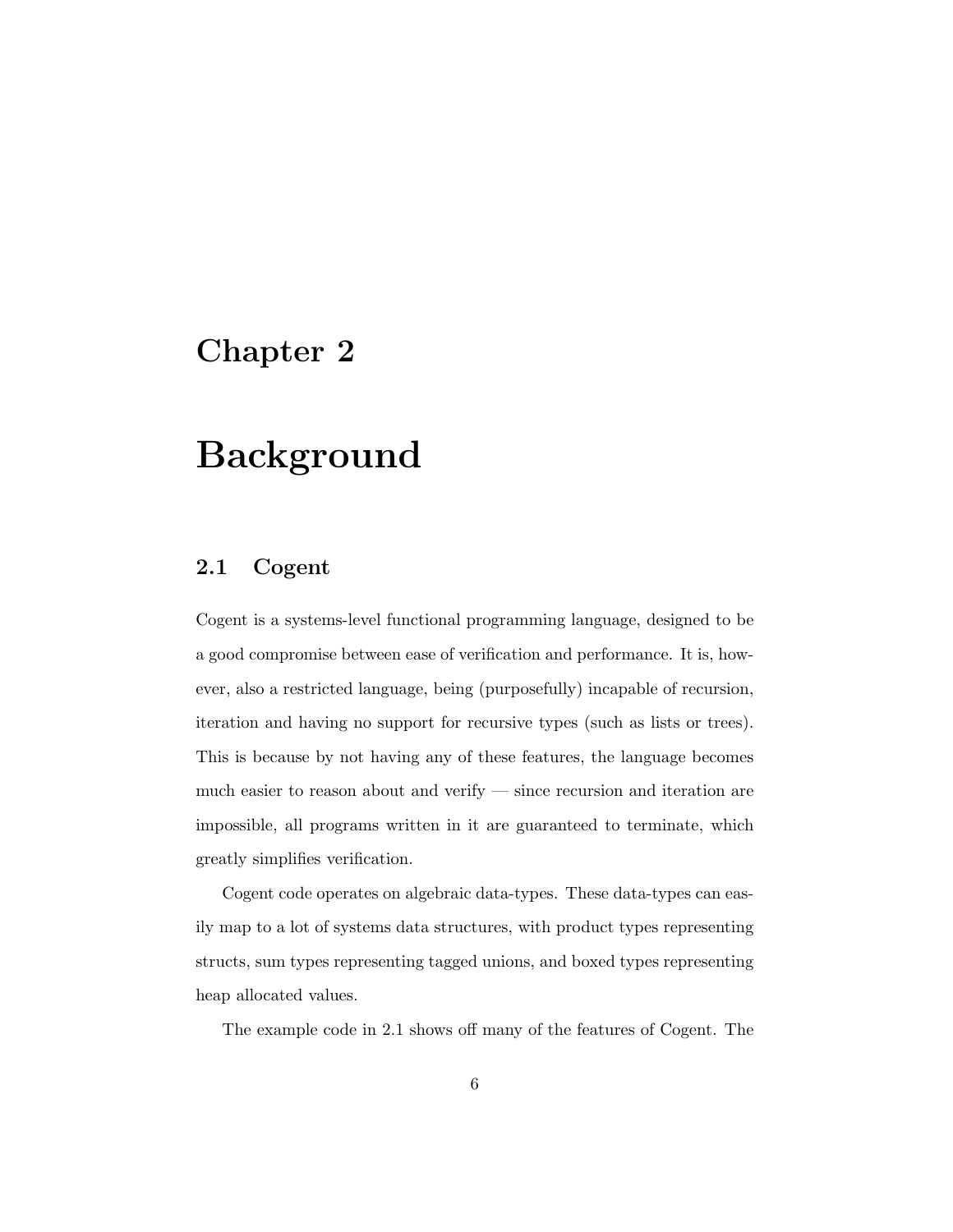```
type Opt a = <None () | Some a>
type LookupTable
type ContainedValue = Bool
type Entry = <Value U16 | Empty ContainedValue>
getEntry: (LookupTable, U32) -> Entry
getBoundedValue: (LookupTable, U32, U16) -> Opt U16
getBoundedValue (lookUpTable, key, bound) =
    let entry = getEntry (lookUpTable, key) in
        entry | Value x \rightarrow if x \leq boundthen Some x
                    else None
              | Empty _ -> None
```
Figure 2.1: Example Cogent code

example program defines a function called getBoundedValue. This function takes in a lookup table (which is an externally defined data-type, implemented in C), an unsigned 32bit key value and an unsigned 16bit threshold. When executed, it uses the externally defined C function getEntry to retrieve the entry for that key, which is either a 16bit unsigned value, or a boolean value representing whether or not that slot contained a value in the past. If it resolves to a value that is not greater than the threshold, the function returns the value, otherwise it return nothing.

#### <span id="page-13-0"></span>2.1.1 Uniqueness typing

A key issue with purely functional languages in the systems world is that values can not be updated in place without violating referential transparency. This is because all values have an unknown number of outstanding refer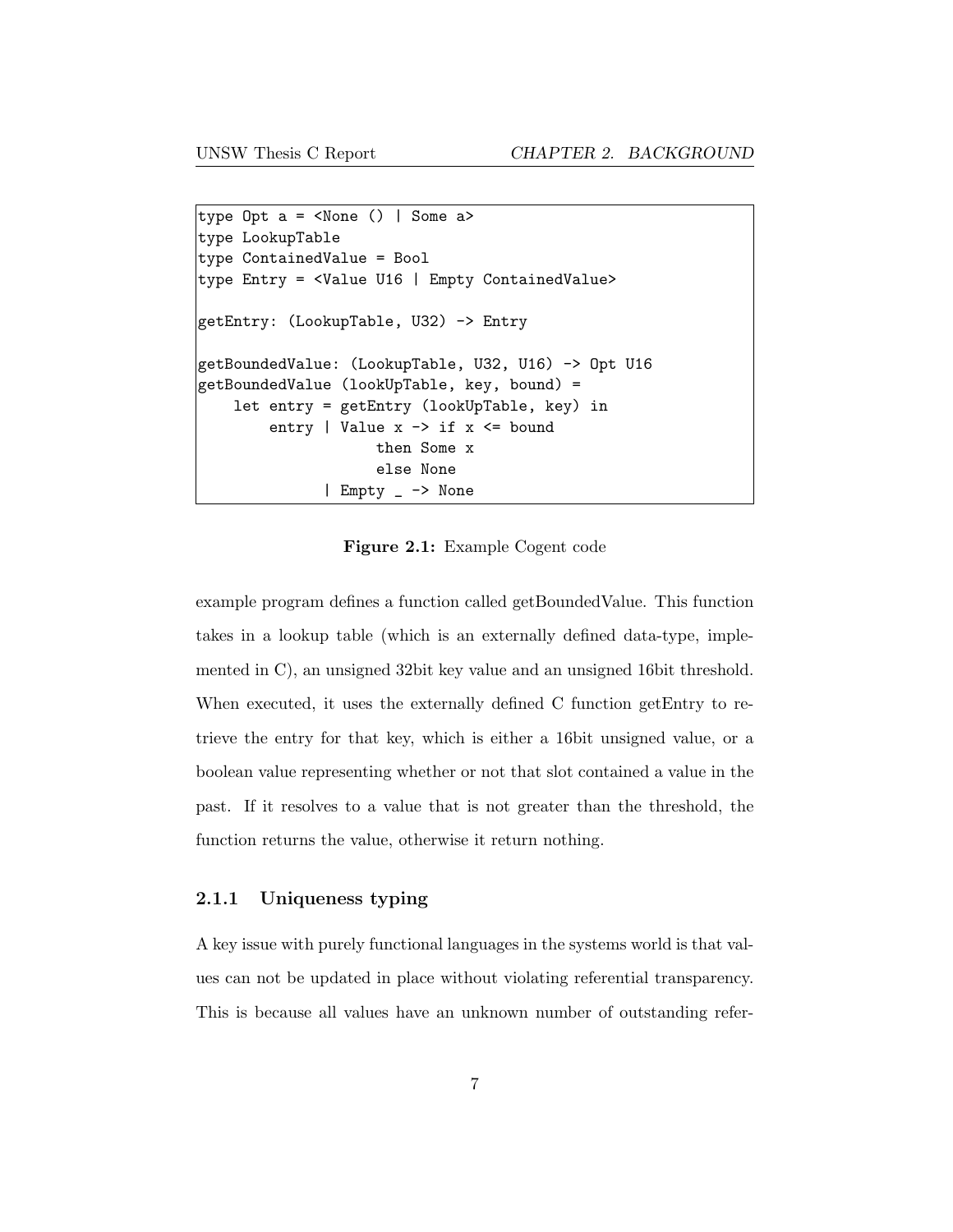ences to them, so they cannot be modified without potentially effecting other computations.

This means that most functional languages implement updates by allocating new boxed values, and unfortunately tracking these allocations usually requires some method of garbage collection. Garbage collection is undesired in systems environments however, as it can have a noticeable performance overhead, so purely functional languages are usually not widely used in the systems space.

Uniqueness type systems, like the one in Cogent allow values to be mutated destructively $[4]$ . This is because a uniqueness type system allows the compiler to static assert that all modifying accesses to a value can only occur when there are no outlying references to it, by ensuring this, we can ensure that we don't modify a value that is being used elsewhere. This allows us to achieve performance comparable to C without sacrificing our equational semantics, and to not require a garbage collector.

#### <span id="page-14-0"></span>2.1.2 Dargent

<span id="page-14-1"></span>

Figure 2.2: An example Dargent layout, with in-memory layout on right, image source: [\[1\]](#page-37-0)

Dargent<sup>[\[3\]](#page-37-2)</sup> is a proposed extension to Cogent that enables programmatic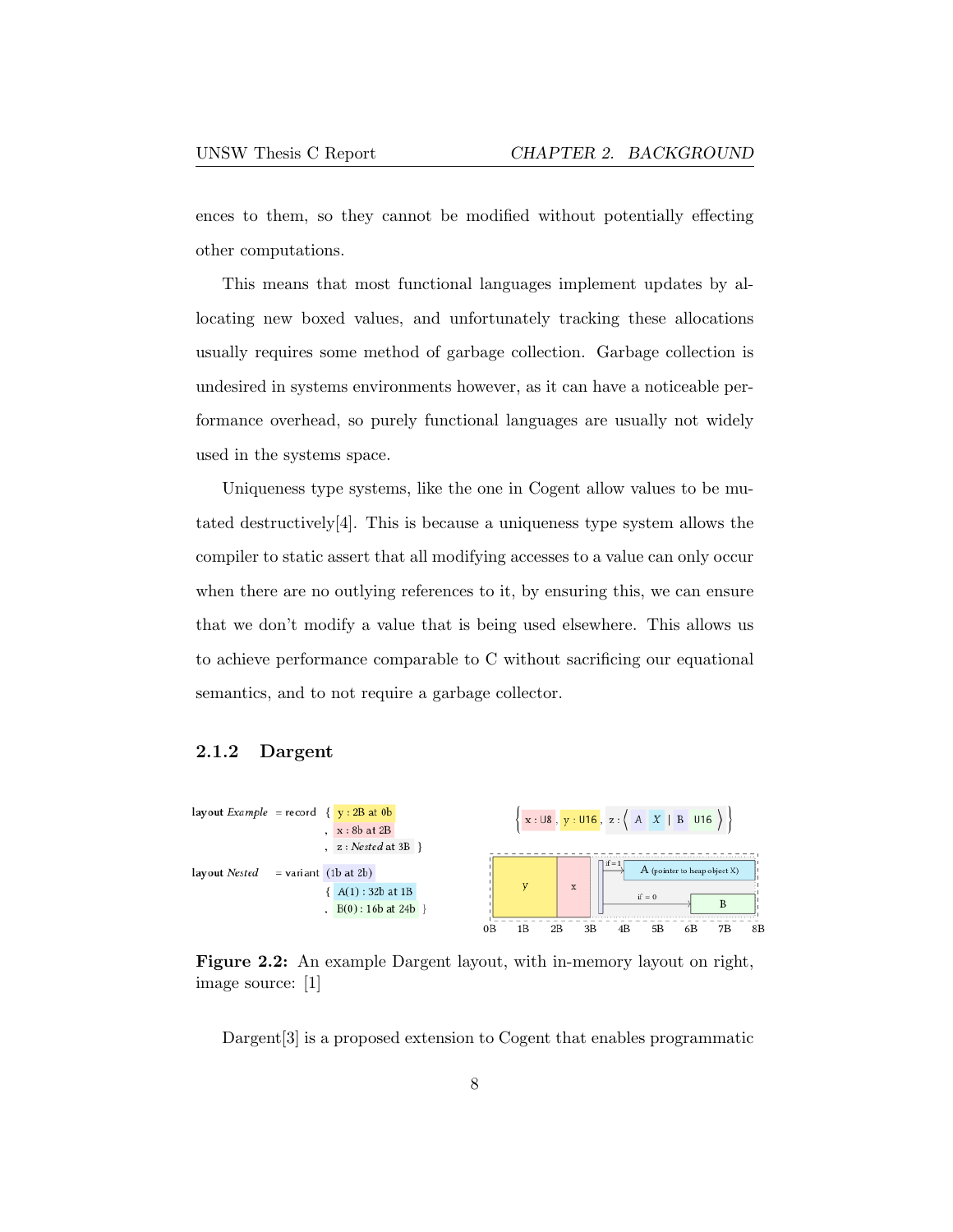prescription of the bit-level representation of Cogent algebraic data-types. The extension essentially defines a Domain Specific Language (DSL) that can be used to specify layouts, abstract mappings of variables to their concrete positions in a chunk of memory.

The example in [Figure 2.2](#page-14-1) shows the layout of the type nested, as specified by a Dargent layout. The type consists of an 8bit unsigned integer x, a 16bit unsigned integer y, and a tagged union consisting of either a reference to a value of type  $X$ , or an unsigned 16 bit integer. The tagged union is discriminated by a single specified bit.

### <span id="page-15-0"></span>2.2 Data Description Languages

PADS[\[5\]](#page-37-4) is a Data Description Language (DDL) that allows programmatic specification of the physical layout of data sources. Given a schema of a data format, the PADS compiler can generate C libraries to facilitate parsers and serializers for files adhering to it. The language is motivated as being designed for dealing with ad-hoc data sources, which are commonly error prone and inconsistent. The language does seem to focus on text based formats, so it's less relatable to our work.

Datascript[\[6\]](#page-38-0) is another DDL, but instead of generating a parser from a specification, it instead generates a Java class definition. It also generates a visitor type for the class. This seems somewhat close to what we want to implement, but unfortunately, a visitor pattern would not work particularly well in Cogent.

Unfortunately, neither of these works are very applicable to our project.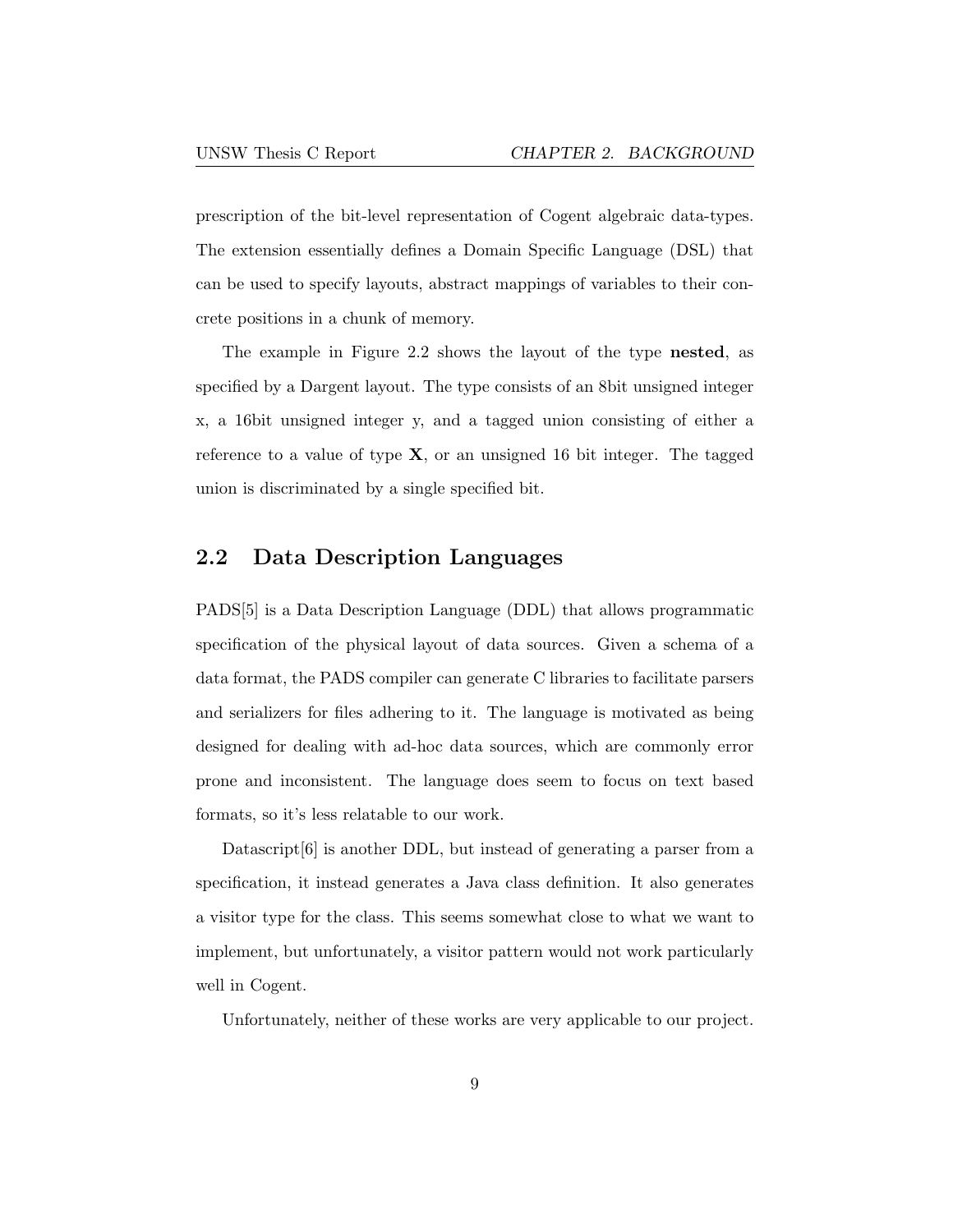While both languages use methods that abstract away the layout of a datatype from its contents and semantics, neither use methods of abstracting over data sources that are particularly efficient or automated, so we cannot draw inspiration from either of them.

It seems that most research into DDLs focuses on approaches that use separate serialization, processing and de-serialization stages. The likely cause of this is that in most cases outside of formal verification, there is no real need to programmatically generate bindings to data structures, since most programs interface with internal data structures through well defined interfaces, and have no pressing need to validate these structures. From this, it becomes apparent that some degree of original work will be needed to design our layout polymorphism extension.

### <span id="page-16-0"></span>2.3 Intensional Type Analysis

Cogent has an unusual approach to polymorphism. The normal method used for polymorphism in functional languages is to use boxed pairs of values and method-dictionaries to represent values of the unknown type, specifying all required methods by constraining the type variables, and looking up these methods in the attached dictionary at run-time when they are needed. Cogent implements its polymorphism in a method more reminiscent of C++. What it does is that it instead determines statically all the concrete types that the polymorphic types resolve to through a method called monomorphisation, then it generates separate code paths for each of these concrete types.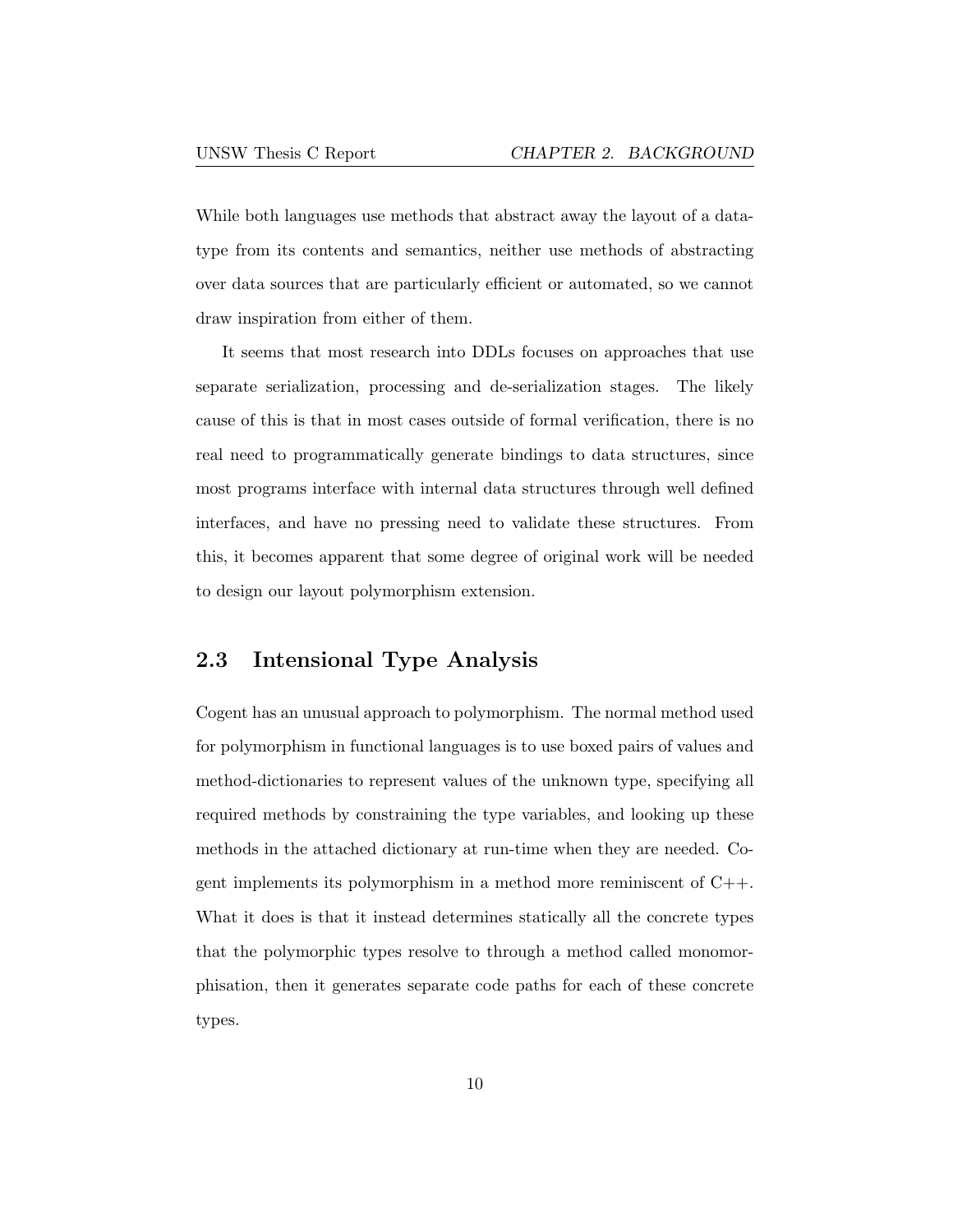Intensional type analysis[\[7\]](#page-38-1) is a set of methods for formalizing polymorphic languages of this nature. The paper rigorously describes the translation process from a polymorphic variant of Mini-ML to a monomorphic language based on Girard's  $F_{\omega}$ .

## <span id="page-17-0"></span>2.4 Formal Semantics for Data Description Languages

DDC [\[8\]](#page-38-2) is a calculus designed to effectively model the core features of most DDLs. It was primarily designed around PADS, with minor inspiration from other languages like PACKETTYPES and DataScript. This calculus gives us a good reference for elaborating Cogent's type system with typing and inference rules for layouts.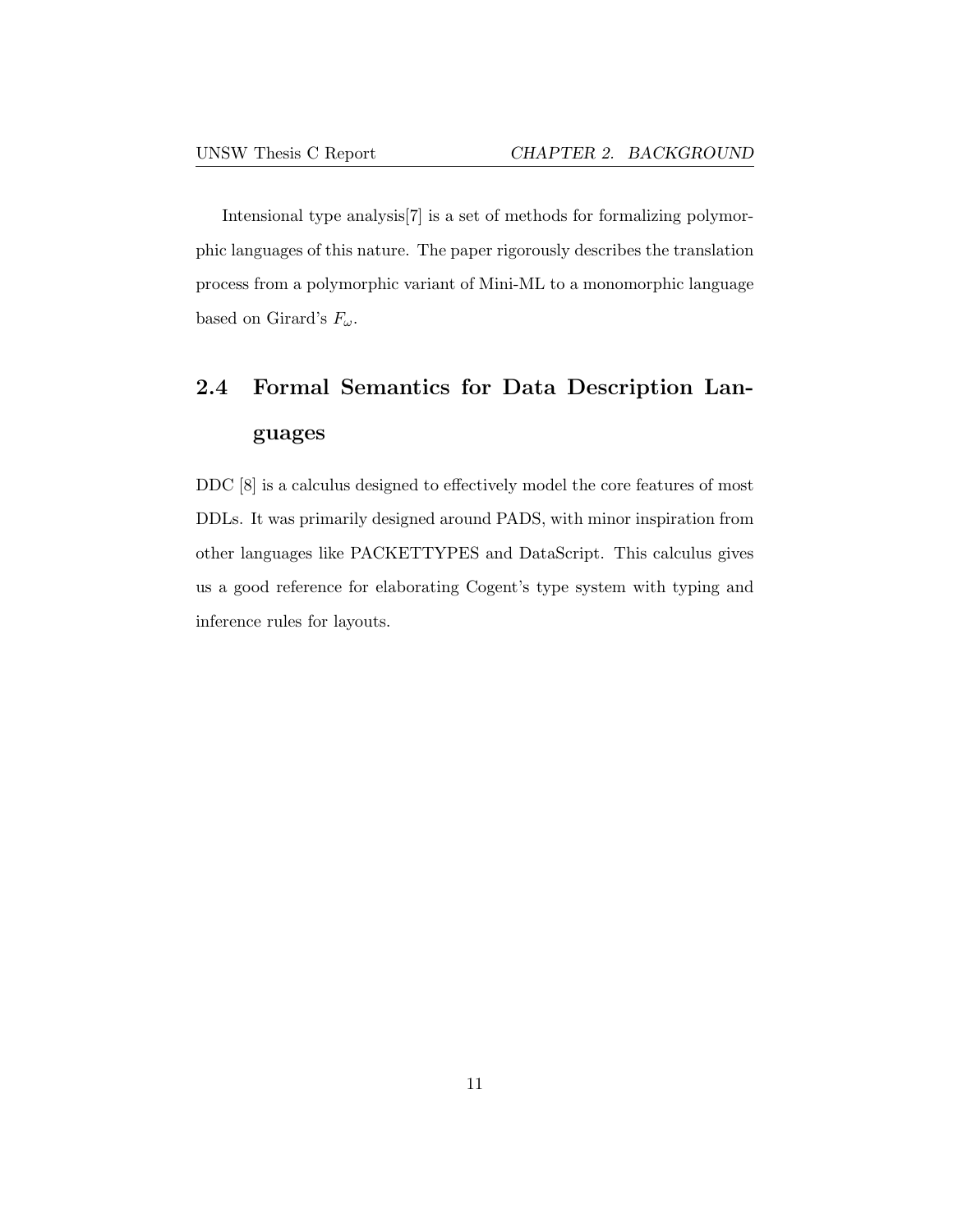## <span id="page-18-0"></span>Chapter 3

## Completed Work

The goal of our project is to extend Dargent with layout polymorphism. This project had two components, a research component and an engineering component. The research component entailed determining how to extend the type inferencing algorithm and typing rules to allow types to be polymorphic over layouts. This was done through pen and paper methods, since a rigorous computer verifiable formalization is far beyond the scope of this project. The engineering component consists of the modifications to the Cogent compiler needed to implement layout polymorphism.

## <span id="page-18-1"></span>3.1 Methodology

## <span id="page-18-2"></span>3.1.1 Pen-and-Paper Formalization of Dargent Layout Polymorphism

The purpose of the formalization, in regards to the original goal of implementing layout polymorphism, is to give us a well defined foundation and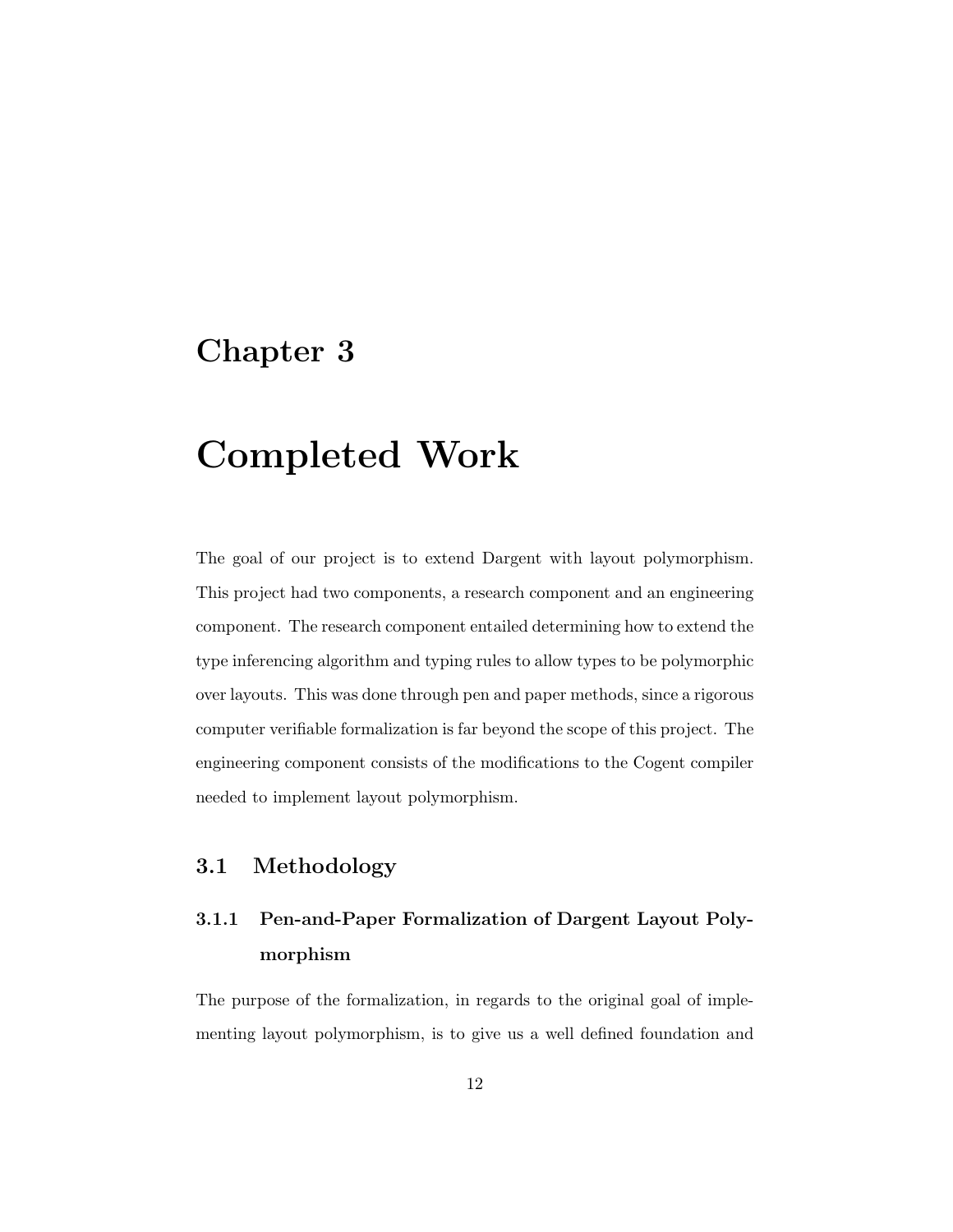definition of how polymorphism over layouts would work. Since there is no existing literature on the subject of layout polymorphism, some careful thought was needed to ensure our approach wouldn't create soundness holes or bugs in the Cogent compiler. During the thesis, the scope of this component was extended massively to include formalizing Dargent as a whole, due to the lack of any definitive source on Dargent's behaviours and semantics. The formalization of Dargent ended up being a significant outcome of this thesis, with the formalization of layout polymorphism ending up relatively small in comparison.

<span id="page-19-0"></span>

<span id="page-19-1"></span>

Figure 3.1: Cogent Compiler Pipeline

Cogent has two languages internally, the surface language (which is what the programmer writes), which contains all the nice features that Cogent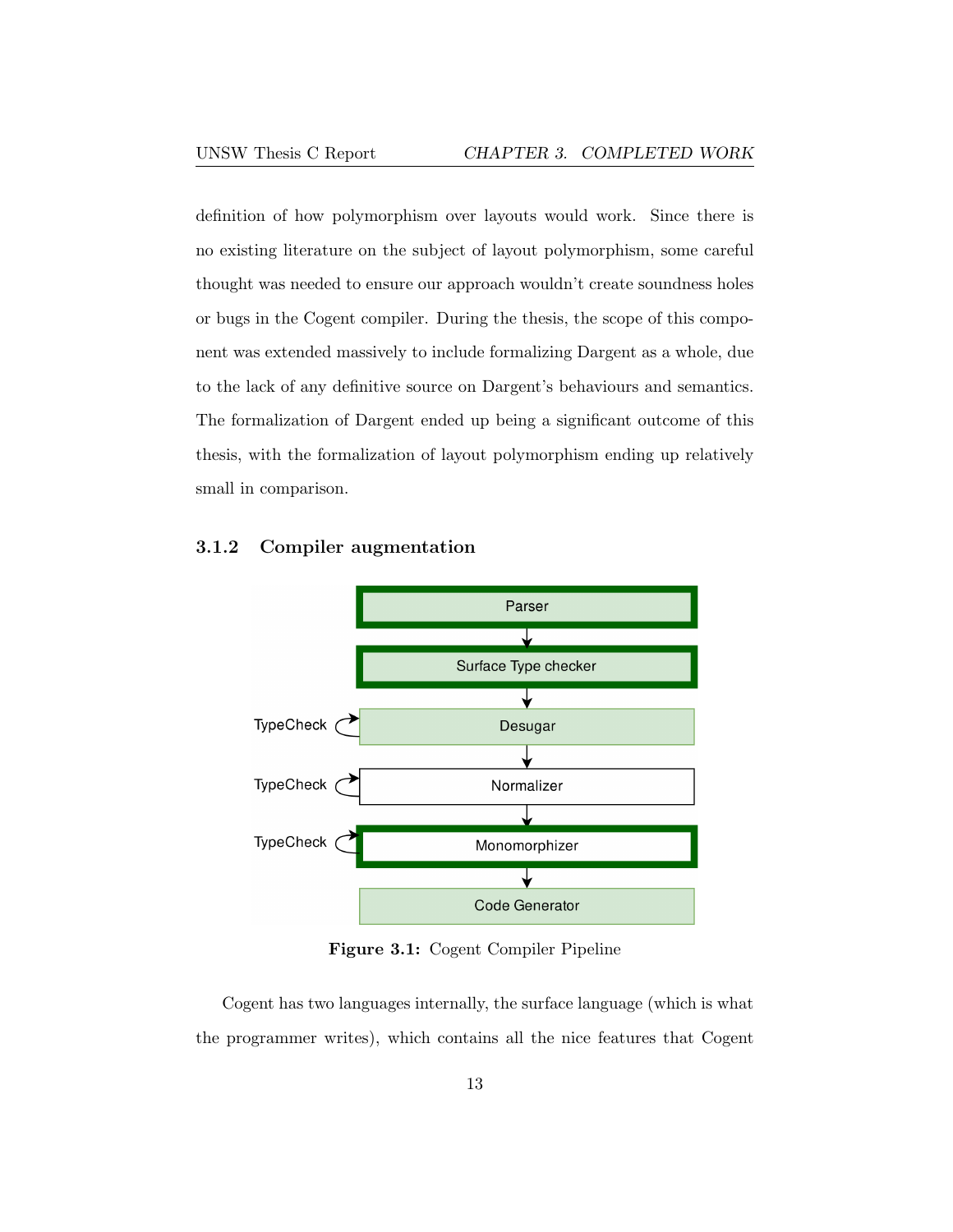supports, and the core language, a stripped down variant of the language lacking most of the niceties of the surface language, but which as a result is much easier for the compiler to process. Most of the phases of the compiler pipeline from parsing up to monomorphisation (where all polymorphism related information is processed then erased) needed at least some modification to accommodate layout polymorphism.

In the above diagram, the phases of Cogent that will need to be modified have been outlined in dark green, and the phases that of Cogent that Dargent's implementation modified have been highlighted in light green.

Since types will now be representable through multiple distinct layouts, we now have to track pairings of types with layouts individually, instead of knowing globally which layout is associated with which type. Internally, the compiler marks types with sigils to track whether variables are writable and/or boxed. Our approach modified this sigils to track layout information, since they are propagated through many phases of the compiler pipeline. This coupled with some changes to the syntax, and the addition of a few additional constraints, was sufficient to implement a rudimentary version of layout polymorphism.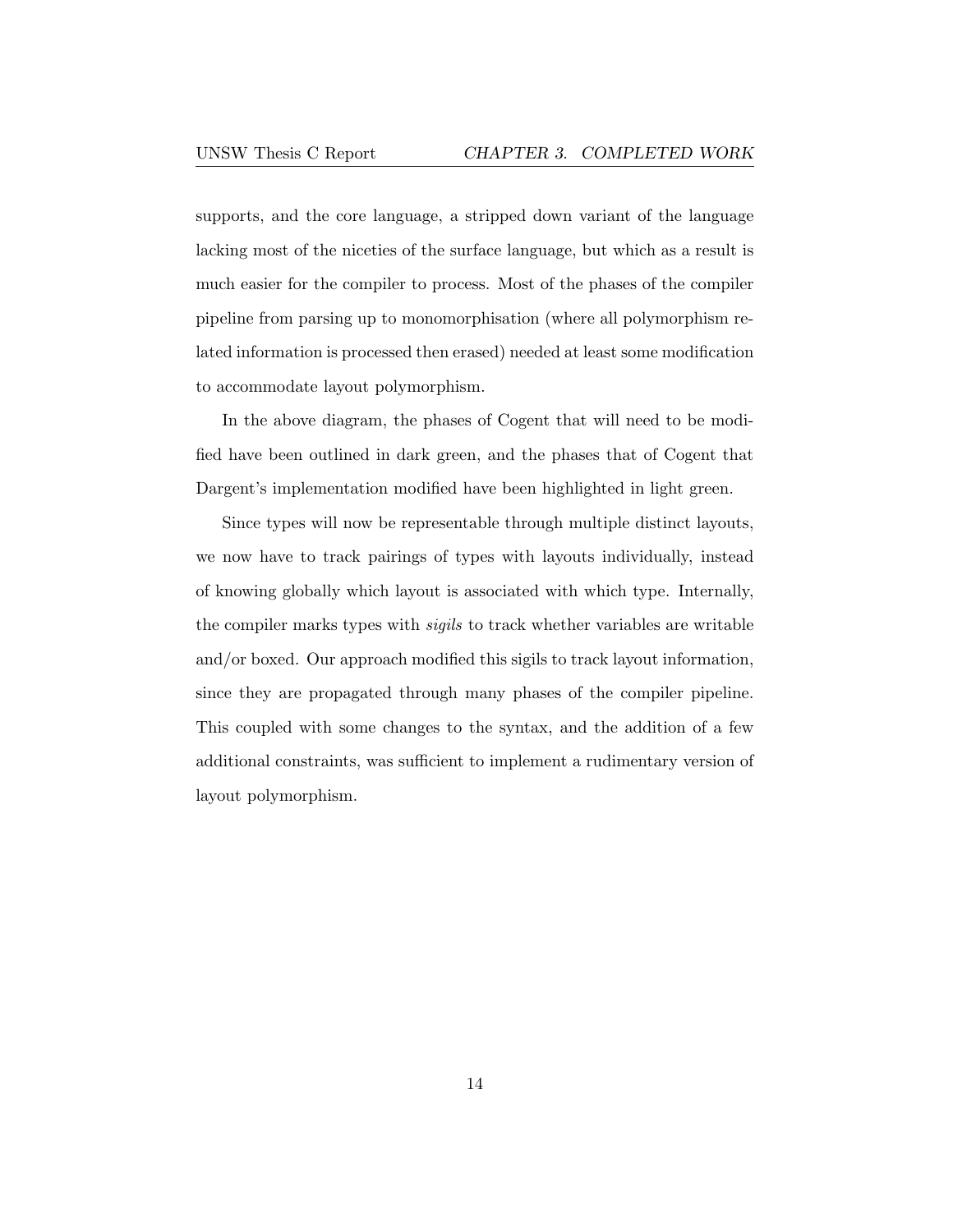## <span id="page-21-0"></span>Chapter 4

## Results: Formalization

The original plan was to have a simple formalization along with most of the implementation done by now. However, the formalization of layout polymorphism heavily depends on the formalization of the core Dargent language itself, which was non-existent at the offset of this project. As a result, the scope of this formalization has been greatly increased, to include formalizing the core Dargent language itself, along with the changes to Cogent's semantics needed for Dargent to operate. This chapter details the results of this formalization.

### <span id="page-21-1"></span>4.1 Formalization Strategy

This formalization was done in an entirely offline pen-and-paper manner; no proof code was written, so it isn't directly machine checkable, though it will be a great support for any future attempts to write a machine-checkable formalization. The formalization works by first specifying rules for checking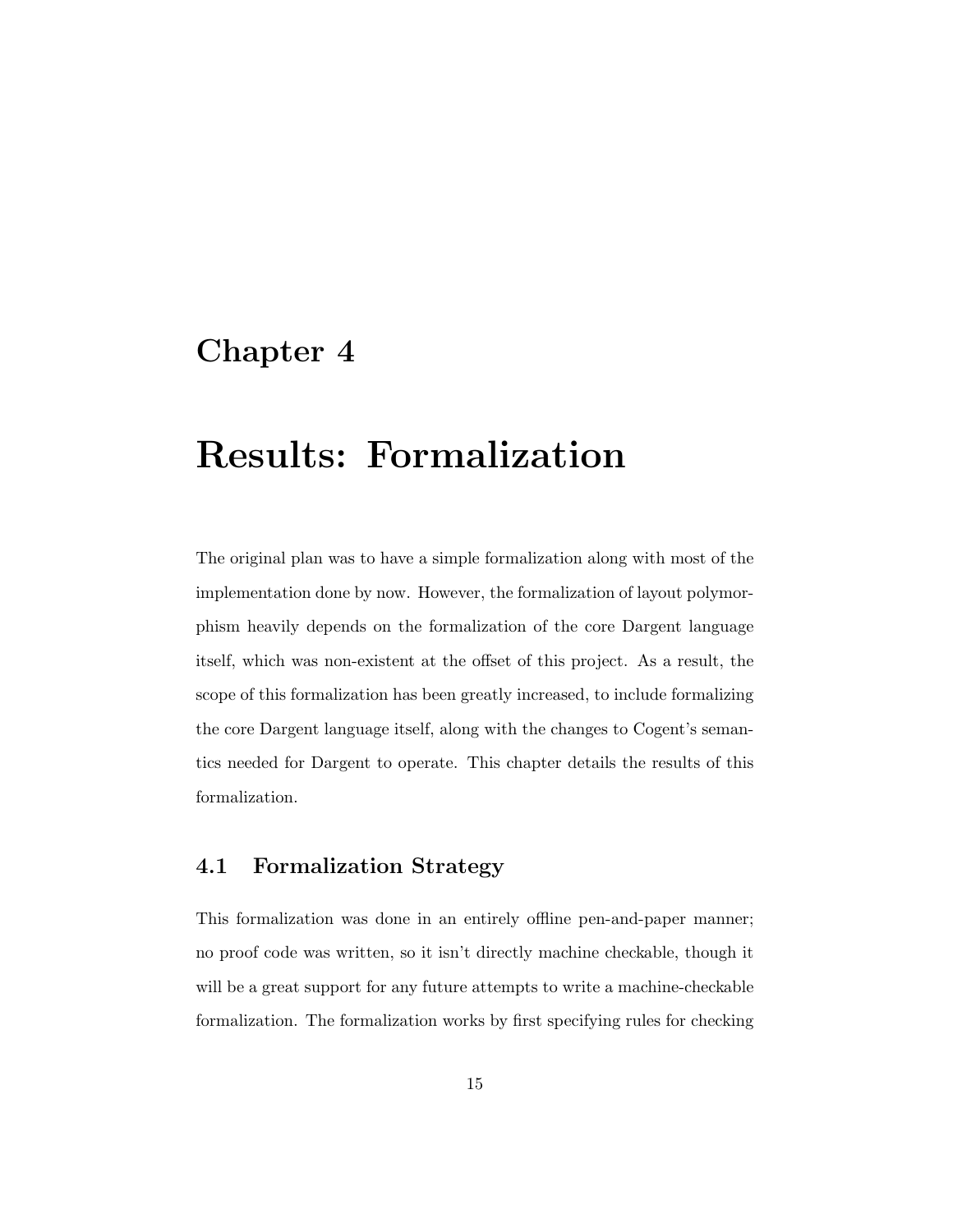the well-formedness of layouts, then defining when it is legal to match a type with a layout, and finally specifying the constraints that need to be generated (and rules for solving them) to check that a Cogent program can associate a layout with a type. The formalization operates entirely on the core language, since most of the steps will occur in the core language.

We use the notation  $\{x\}$  to denote multisets. For example,  $\{a, a, b\}$  is defined as a multiset containing  $a$  twice and  $b$  once, and we use a modified set builder notation  $\{a \mid a < 5 \land a \in \mathbb{N}\}$  to represent the numbers  $0 - 4$ , each with multiplicity 1.

Also, we use overlines to denote lists similar to the Cogent formalization, e.g.  $(\overline{\mathbb{R}, \mathbb{R}})$  denotes a list of pairs of reals numbers.

### <span id="page-22-0"></span>4.2 Dargent Formalization

### <span id="page-22-1"></span>4.2.1 Abstract Grammar for Dargent

In this formalization, we refer to Dargent layouts as expressions following the abstract grammar defined in [Figure 4.1.](#page-23-0)

We define the layouts recursively as being one of five types: sized blocks, offset layouts, record layouts and variant layouts. Sized blocks (**Sized** n) are defined entirely based off of their size, which is in bits. Offset layouts  $(At \ell o)$ are essentially other layouts at a bit offset, and are parameterized by the inner layout and the offset. Record layouts (LRecord  $\{(f, \ell)\}\$ ) simply contain a list of fieldname-layout pairs. Similarly, variants (**LVariant**  $\ell \left\{ \overline{(K, t, \ell)} \right\}$ ) contain a list of tuples of variant constructor names, variant tag values (which are used by Cogent to discriminate the different variants), and lay-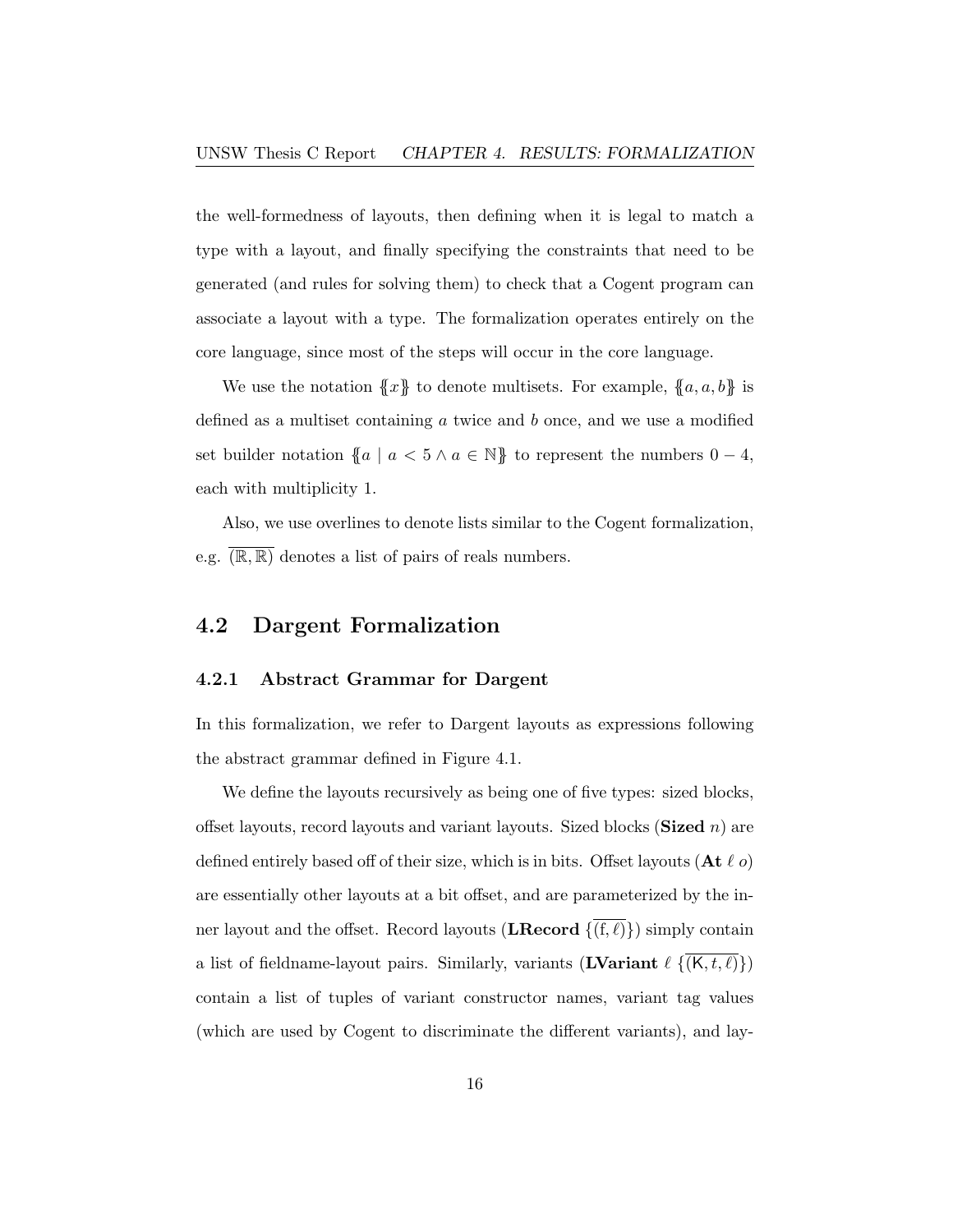<span id="page-23-0"></span>

| Size                                     | $n \quad ::= \quad \mathbb{N}$ |                                                 |
|------------------------------------------|--------------------------------|-------------------------------------------------|
| Offset                                   | $o \quad ::= \quad \mathbb{N}$ |                                                 |
| Tag                                      | $t \quad ::= \quad \mathbb{N}$ |                                                 |
| Variant Constructor Name $K := \Sigma^*$ |                                |                                                 |
| Record Field Name                        | f ::= $\Sigma^*$               |                                                 |
| Layout                                   |                                | $\ell$ ::= Sized <i>n</i>                       |
|                                          |                                | At $\ell$ o                                     |
|                                          |                                | <b>LRecord</b> $\{(f,\ell)\}\)$                 |
|                                          |                                | <b>LVariant</b> $\ell \{(\mathsf{K},t,\ell)\}\$ |
|                                          |                                | $\alpha$                                        |

Figure 4.1: Abstract grammar for Dargent

outs, along with a single layout for the tag itself. Finally, we include layout variables  $(\alpha)$ , which are type variables that only match against layouts, and are included to support layout polymorphism.

There are some simplifying generalizations made between the concrete and abstract grammars. In the concrete grammar, layouts are assigned names, and layouts can reference other names internally to allow more structured layout definitions (although self reference isn't allowed, since that would require recursive types). In the abstract grammar, we assume that each layout has been expanded, i.e. we assume that all references to layout names have been replaced by the layouts themselves, which removes the need for modelling names.

Also, in the concrete grammar, sizes and offsets can be represented in either byte-counts, bit-counts or an arbitrarily and unboundedly nested summation of the two. In the abstract grammar, we assume that all sizes and offsets are specified as bit-counts.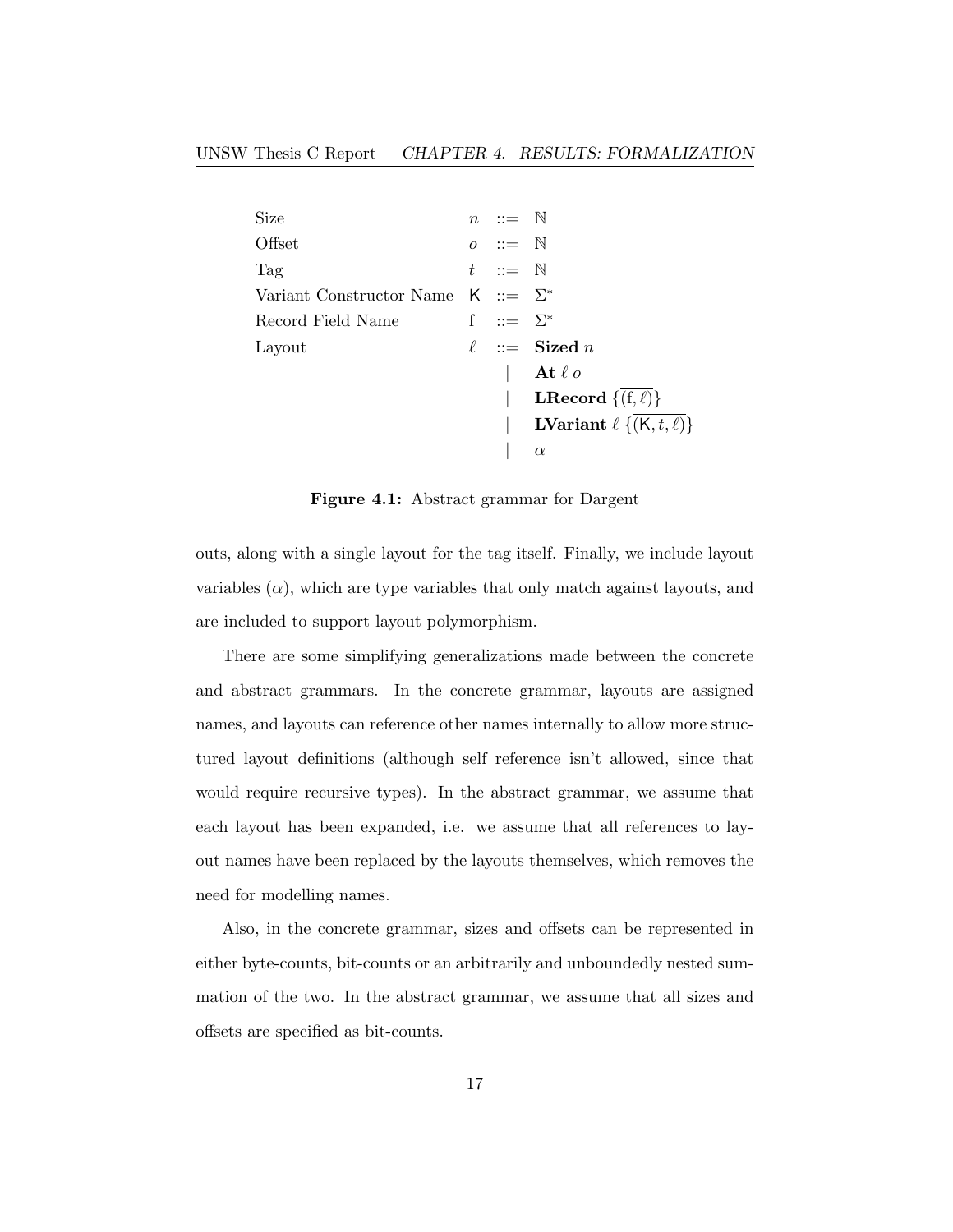#### <span id="page-24-0"></span>4.2.2 Memory reservation rules

We start by defining the memory reservation judgement (denoted  $\ell \approx s$ ), which associates each valid layout  $\ell$  with the set of bits s that layout would use (as bit offsets from the origin).

This also gives us a trivial way of determining if a layout is well-formed, since a layout  $\ell$  is well-formed iff there exists some s such that  $\ell \leq s$ . This is denoted by the shorthand  $\ell$  Ok'.

<span id="page-24-1"></span>

#### Figure 4.2: Memory reservation rules for Dargent

We start with the base case, sized blocks (**Sized**  $n$ ). A sized block of size n reserves the set of bits from 0 to  $n-1$  inclusive on both ends, as shown by the rule  $\mathbf{I_{Sized}}$  in [Figure 4.2.](#page-24-1)

For an offset layout (At  $\ell$  o), we simply shift all the bits reserved by  $\ell$ upwards by  $o$  bits, as shown by the rule  $I_{At}$ .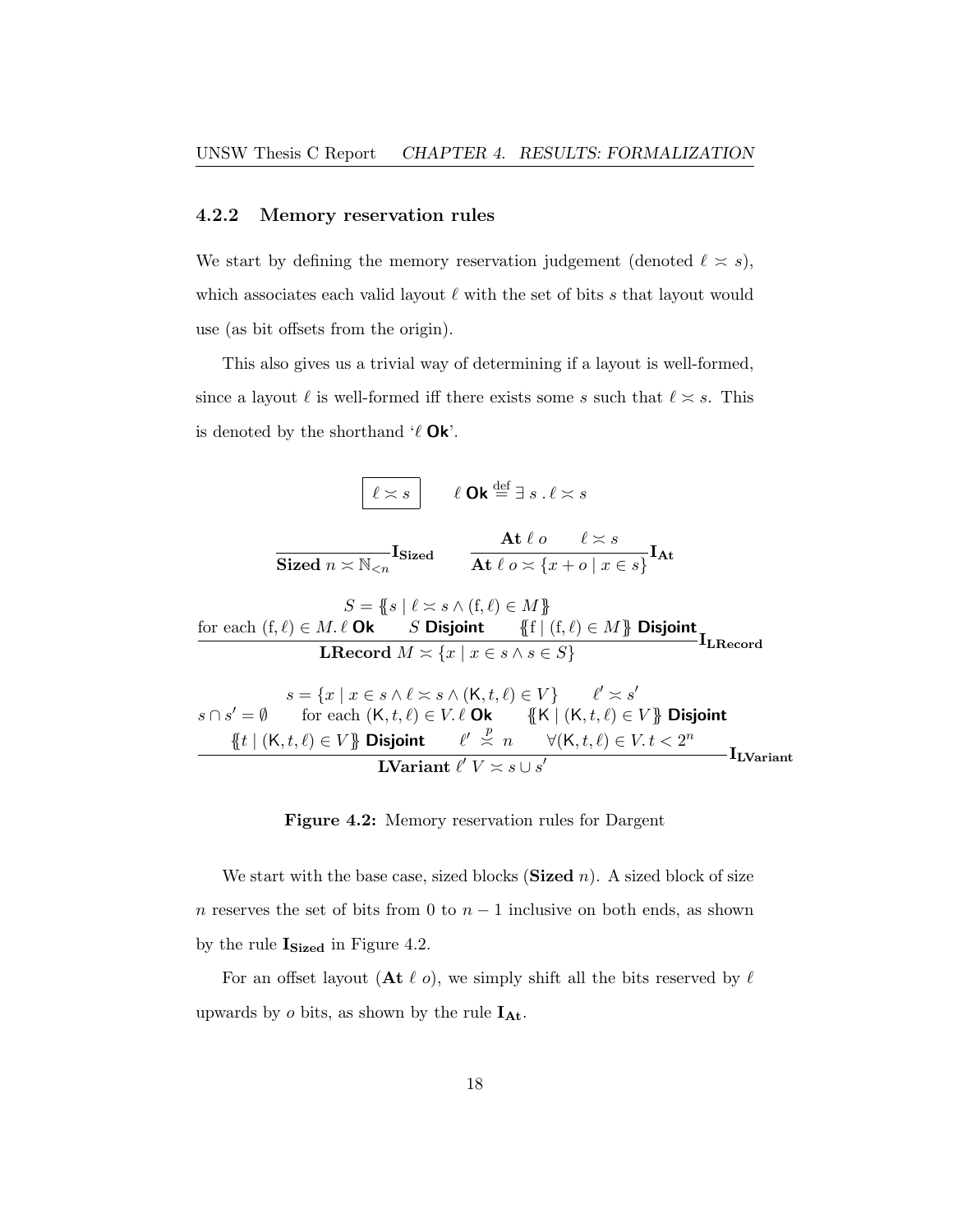Record layouts (LRecord  $M$ ) are a bit more complex. We first have to ensure that all inner layouts in  $M$  are well-formed, and that all field names are distinct. We then have to check that all inner layouts in  $M$  occupy pairwise disjoint sets of memory. If both of these conditions are true, then the layout occupies the union of the reserved memory of all of the inner layouts, as shown by the rule  $I_{LRecord}$ .

Finally, variant layouts (**LVariant**  $\ell'$  V) require three checks, as shown by the rule  $\mathbf{I}_{\text{LVariant}}$ . We first ensure that none of the inner layouts  $((\_,\_,\ell) \in$ V) overlap with the tag layout  $(\ell')$ . Then we ensure that all variant constructor names  $(K)$  and tag values  $(t)$  in V are disjoint. Finally, we then check that every tag value (t) can fit in the tag layout  $(\ell')$ .

Note that we do not include a rule for the fifth layout type: layout variables. This is because a layout variable represents an unknown layout, which we can't match until we have unified it with a concrete layout.

### <span id="page-25-0"></span>4.2.3 How Dargent stores layouts

In Cogent, every abstract type and record type contains a sigil (as defined in [Figure 4.3\)](#page-26-0), which is a small tag specifying whether the type is unboxed, writable or read-only. These sigils are used to allow multiple immutable temporary references to boxed record types, which can only be facilitated by allowing the sharability of said type to be temporarily changed.

Dargent only permits boxed records (and their contents) to have a specified layout. This is sufficient since Cogent's memory model only permits custom layouts for values on the heap, which is currently only possible through a boxed record. As a result, Dargent stores data layouts in the sigils of the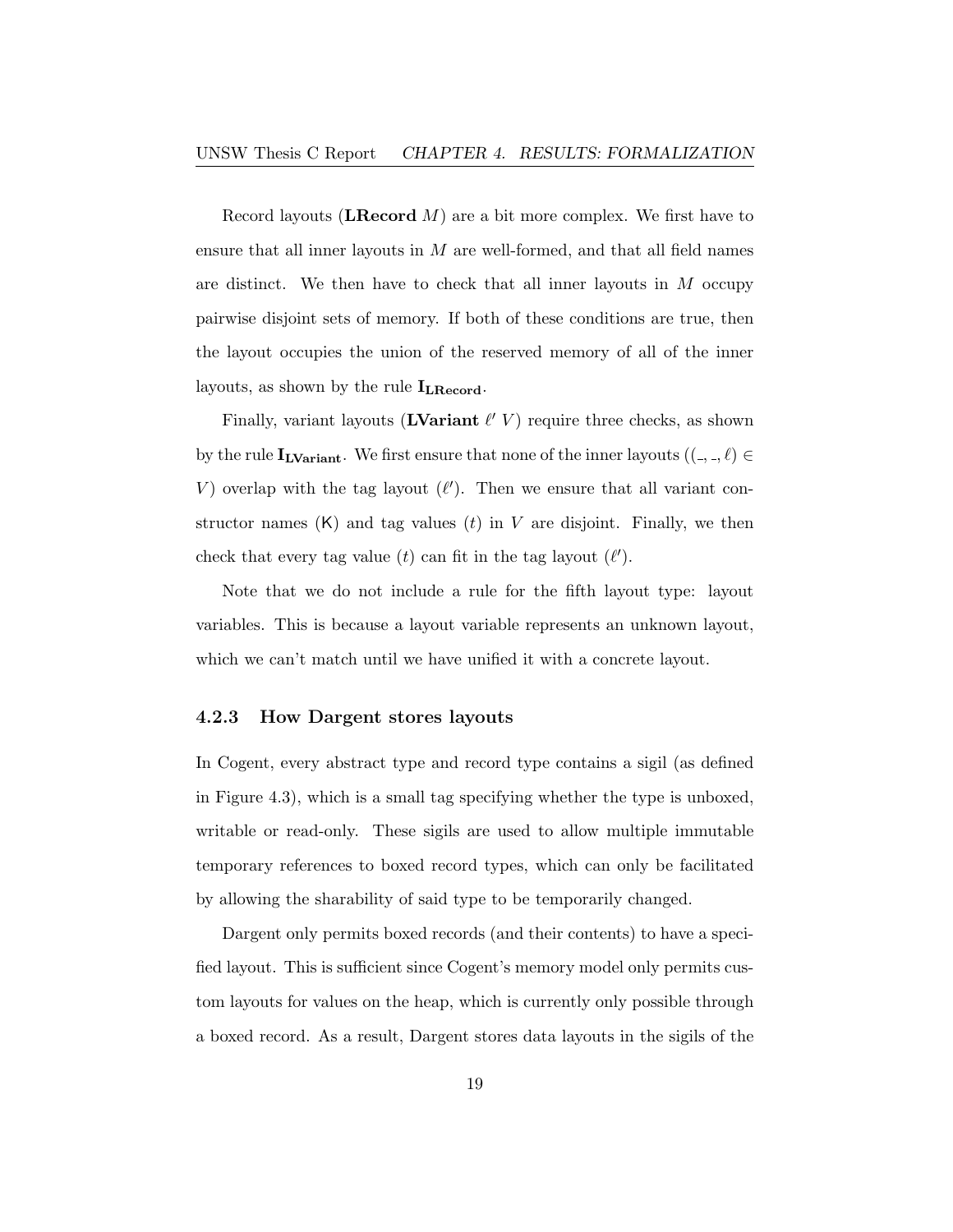$$
\begin{array}{ccc}\n\text{Sign} & s & ::= & \textcircled{1} \\
 & & | & \textcircled{2} \\
 & & | & \textcircled{2} \\
 & & | & \alpha\n\end{array}
$$

#### <span id="page-26-0"></span>Figure 4.3: Cogent definition of sigils

boxed record types they are applied to.

<span id="page-26-1"></span>This differs from Cogent's definition of sigils, so we use a new definition for sigils [\(Figure 4.4\)](#page-26-1). The only difference here is that we use a subscript on the sigil to specify the associated layout. We notate the compiler's default layout for a type using  $\ell_0$ .

$$
\begin{array}{ccc}\n\text{Sign} & s & ::= & \textcircled{1} \\
 & & | & \textcircled{1} \\
 & & | & \textcircled{1} \\
 & & | & \textcircled{2} \\
 & & | & \alpha\n\end{array}
$$

Figure 4.4: Dargent definition of sigils

This provides us with a bit of a problem though. The types that we wish to match must contain the layouts we are trying to match them against. This means that we no longer have a matching relation between the set of types and the set of layouts, instead we have a well-formedness predicate on types (to make sure they match their contained layouts). We also now have the issue that all the rules which reference sigils in the old manner need to be modified slightly, this will be elaborated in later sections of this document.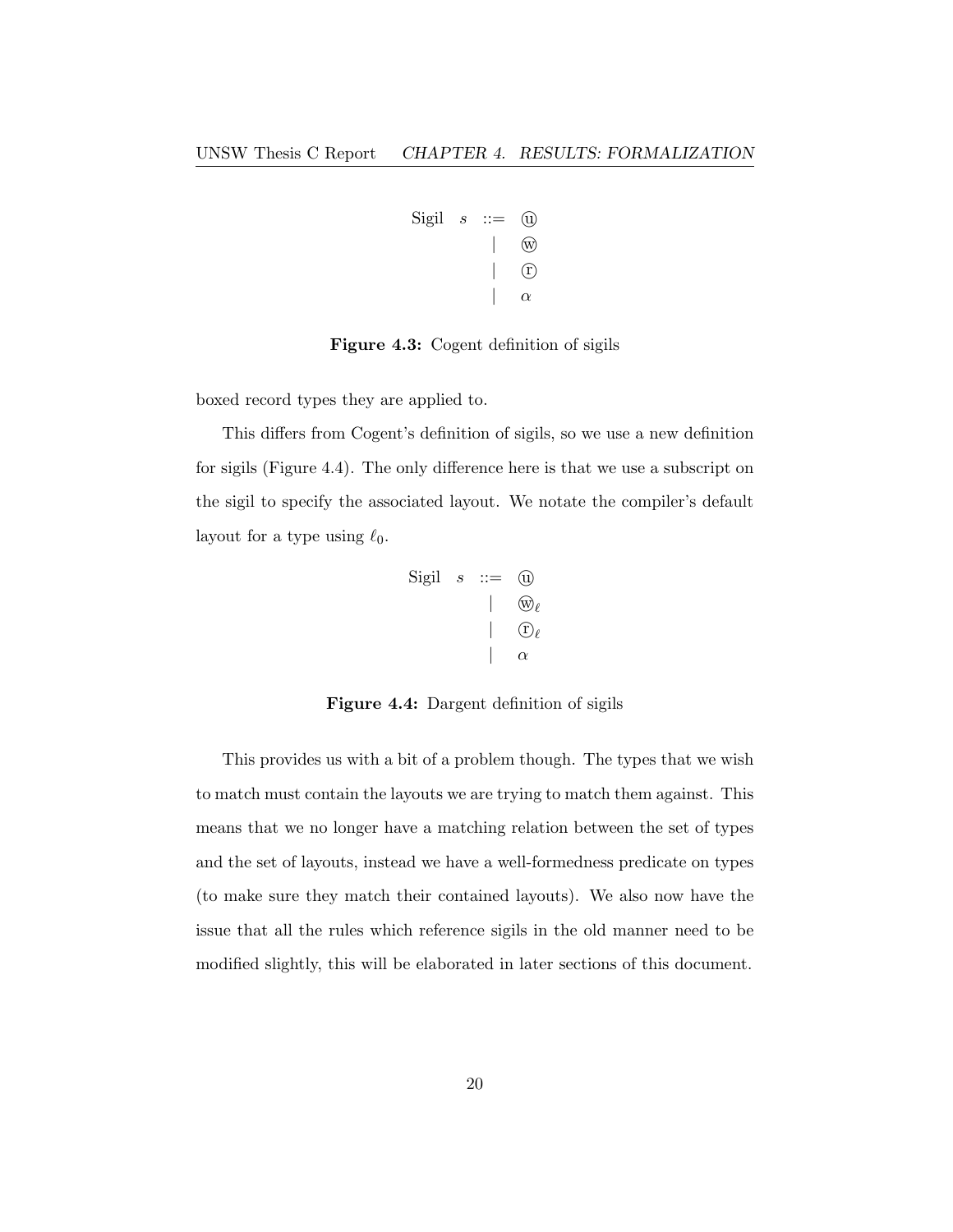#### <span id="page-27-0"></span>4.2.4 Rules for matching types and layout

Now that we have a rule for the well-formedness of a layout, we can define rules for matching types with layouts. We now define the judgement 'matches' ( $\tau > \ell$ ), which determines if the layout  $\ell$  can legally match the type  $\tau$ . This relation is not defined for boxed records. We then define our well-formedness predicate on types, which recursively checks types to ensure that all boxed records match their layouts.

<span id="page-27-1"></span>To help with this, we first define two helper judgements [\(Figure 4.5\)](#page-27-1).  $\ell \stackrel{p}{\asymp} n$  determines the size of a primitive layout (i.e. a layout that consists of a single contiguous chunk of memory) in bits.

$$
\ell \stackrel{p}{\asymp} n
$$
\n(Sized n)

\n
$$
\stackrel{p}{\asymp} n \mathbf{P}_{Sized} \qquad \frac{\ell \stackrel{p}{\asymp} n}{(\mathbf{At} \ell o) \stackrel{p}{\asymp} n} \mathbf{P}_{\mathbf{At}}
$$

#### Figure 4.5: Memory reservation rules for primitive types

From those two primitive rules, we can determine if a primitive type matches a primitive layout through  $\mathbf{F}_{\text{Prim}}$  [\(Figure 4.6\)](#page-28-0), which is the base case for the 'matches' judgement. To do this, we simply check if the size the primitive layout can fit is greater than the required size for the primitive type.

From this, we can inductively check composite types. To start, we first state that if a  $\tau$  matches  $\ell$ , then  $\tau$  matches  $\ell$  at any arbitrary offset. This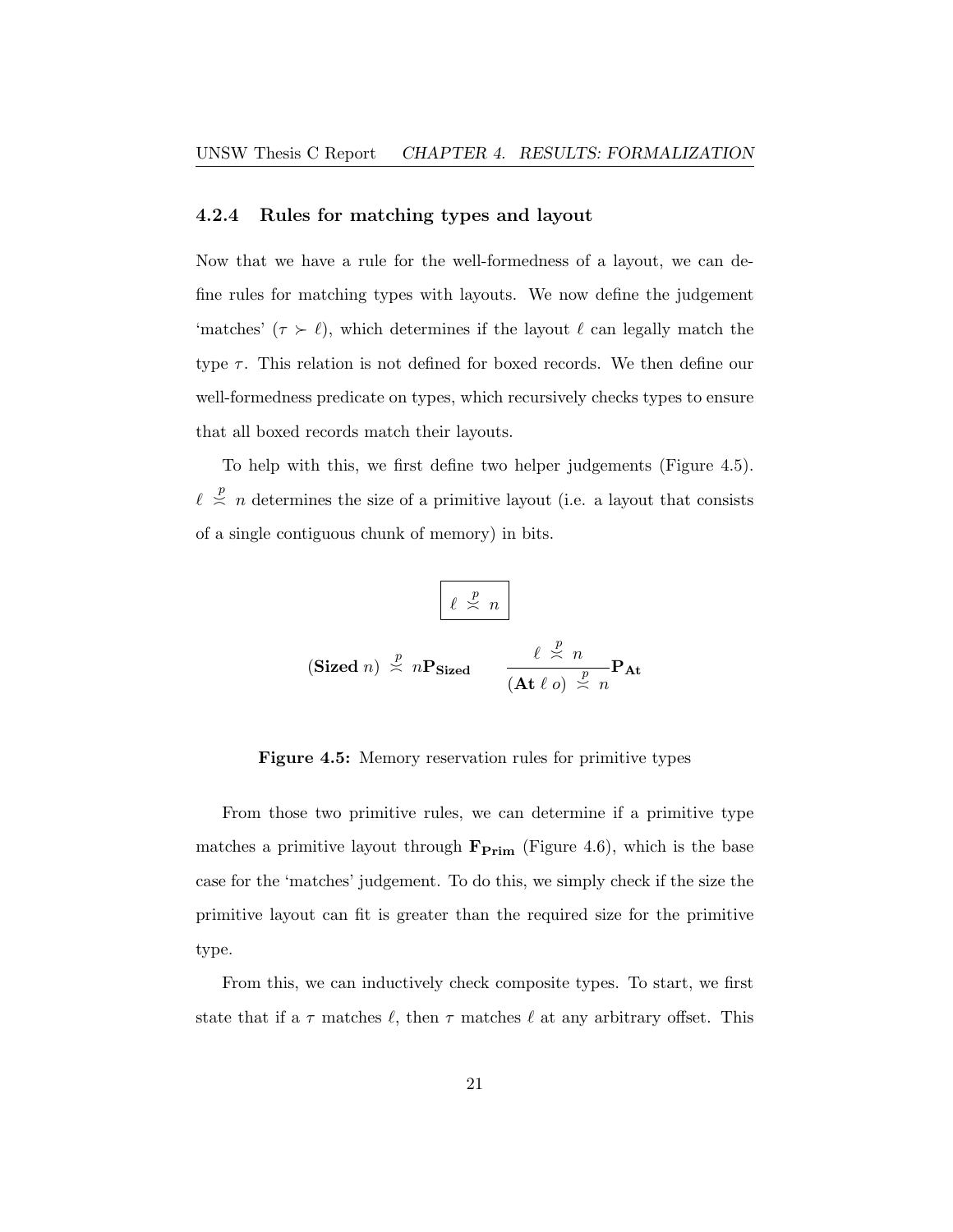<span id="page-28-0"></span>

Figure 4.6: Memory reservation rules for compound types

may seem superflous due to  $P_{At}$ , but it is needed, since records and variants can also be placed at offsets.

We then define the case for boxed records ( $\{\overline{f : \tau}\}\ s_{\ell}$ ). All interior boxed records are pointers, so we have to check whether  $\ell$  can fit a pointer of the desired architecture. We also have to ensure that the boxed record type is well-formed i.e. that it matches its internal layout, but this is given by the recursive nature of the well-formedness judgement.

For unboxed records, we have to check both that the layout is well-formed and that each field in the type has a corresponding field in the layout that can match that field's type. We match variants essentially the exact same way.

Now, we can finally define our well-formedness rule for types [\(Figure 4.7\)](#page-29-1).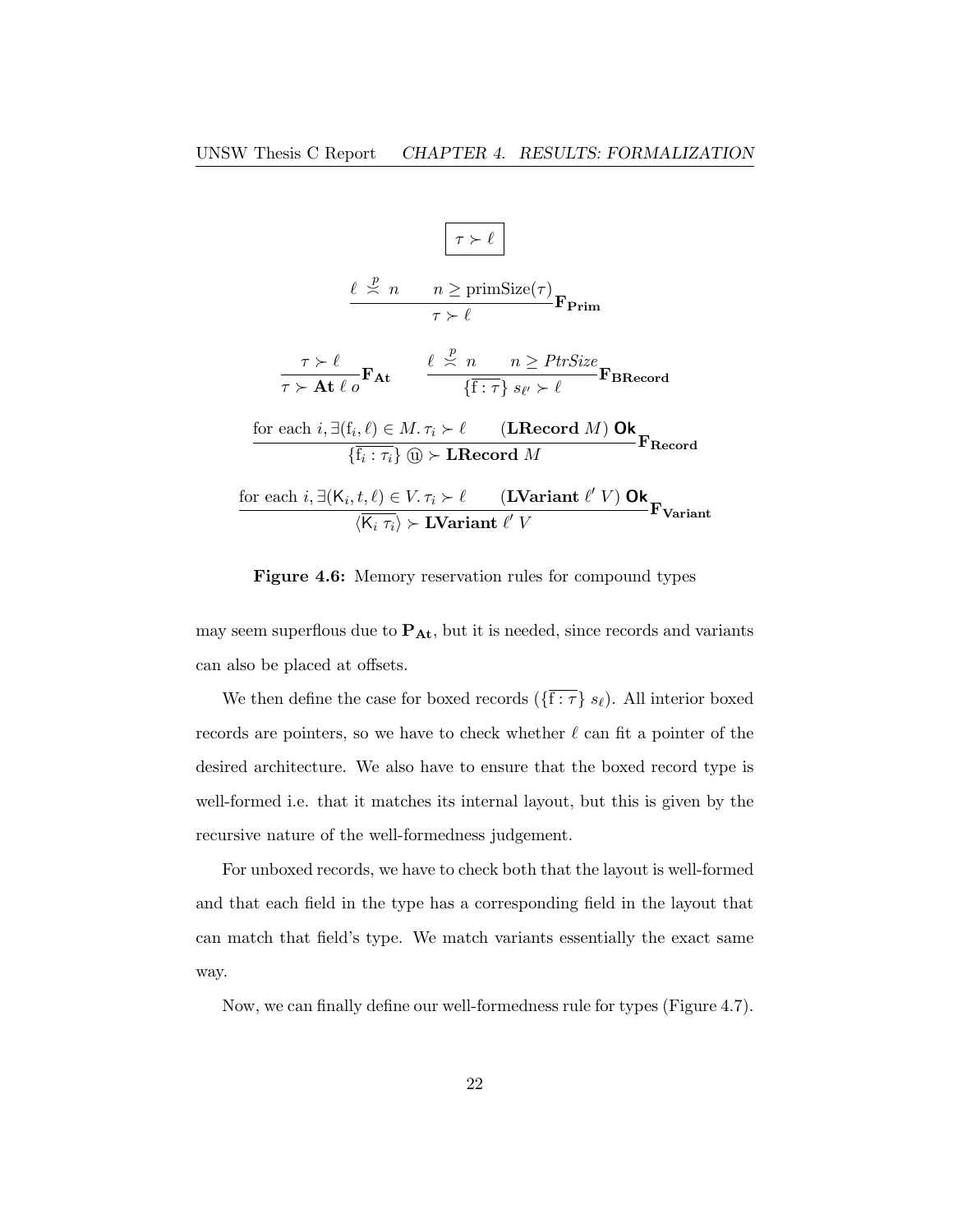There are a lot of loose well-formedness conditions for types from the formulation of Cogent, for our purposes we will only consider conditions relevant to layout matching. The rule is very simple, if we have a type that is not a boxed record, we know it is well-formed as long as all interior types (which are checked recursively) are well formed. If the type is a boxed record, then it must contain a layout that it must match against as if it were an unboxed record  $(\mathbf{Ok}_{\textbf{BRecord}})$ . Since our layout matching relation requires the wellformedness of all boxed records inside the type it matches, we know that all inner types are well-formed too.

<span id="page-29-1"></span>
$$
\begin{array}{|c|c|} \hline \tau\textbf{Ok} & \\ \hline \hline \tau\textbf{Ok} & \tau'\textbf{Ok} \\ \hline \tau\textbf{ok} & \tau\rightarrow \tau'\textbf{Ok} \\ \hline & \langle \overline{\mathsf{K}:\tau_i}\rangle\textbf{Ok} \\ \hline & \langle \overline{\mathsf{K}:\tau_i}\rangle\textbf{Ok} \\ \hline & \langle \overline{\mathsf{K}:\tau_i}\rangle\textbf{Ok} \\ \hline & \{ \overline{\mathsf{f}_i:\tau_i}\} \oplus \mathsf{K} \end{array} \begin{array}{c} \hline \tau'\textbf{Ok} \\ \hline & \langle \overline{\mathsf{R}:\tau_i}\textbf{Ok} \\ \hline & \langle \overline{\mathsf{f}_i:\tau_i}\rangle \oplus \mathsf{Dk} \\ \hline & \langle \overline{\mathsf{f}_i:\tau_i}\rangle \oplus \mathsf{K} \\ \hline & \langle \overline{\mathsf{f}_i:\tau_i}\rangle \end{array}
$$

Figure 4.7: Well-formedness rules for types

### <span id="page-29-0"></span>4.2.5 Modified Cogent typing rules regarding sigils

As mentioned previously, we need to adapt a few of Cogent's typing rules to match our new definition for sigils. These fall into two major categories, those that destructure sigils and operate differently based on the (the rules regarding equality between sigils) and those that transform them (the rules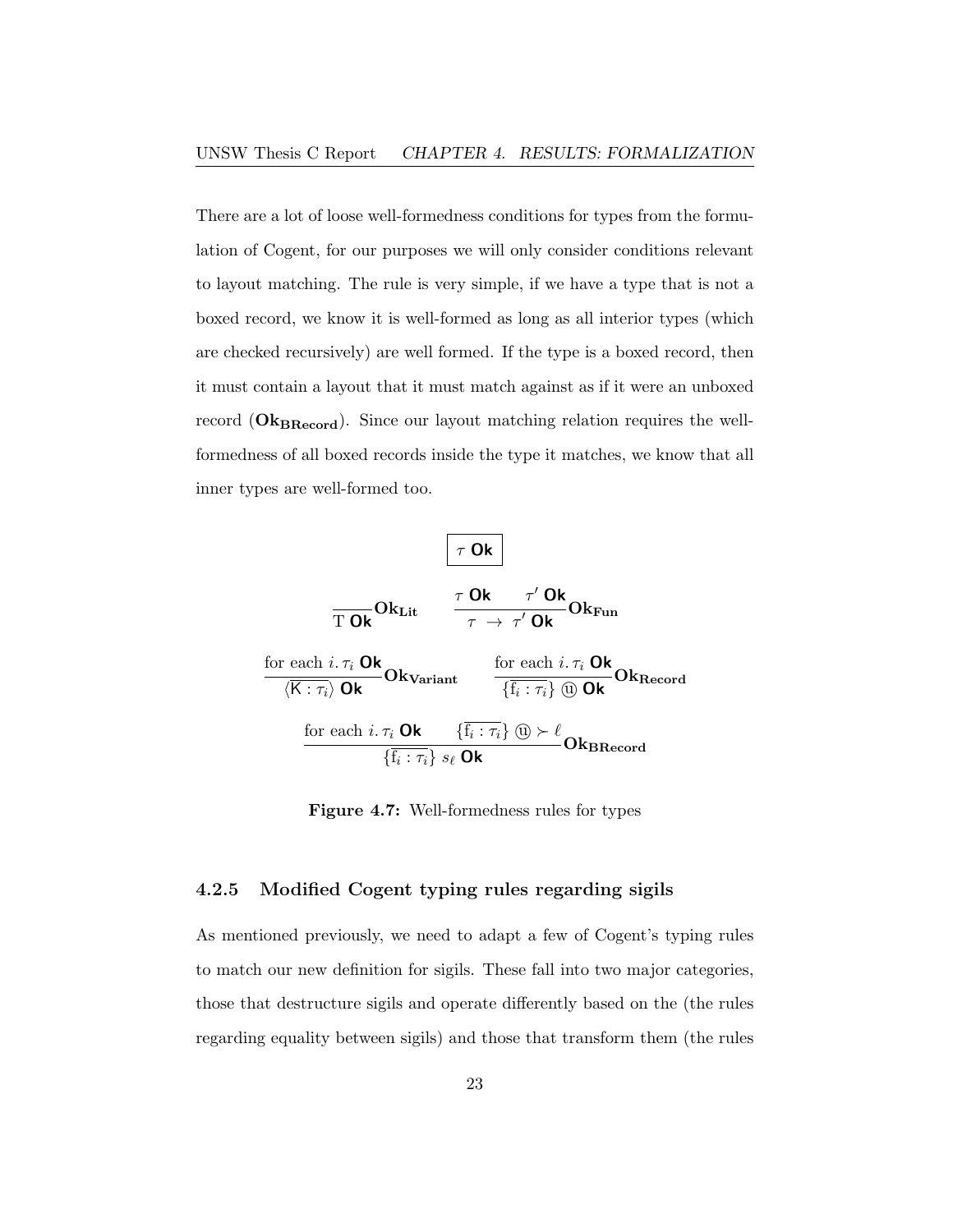regarding the bang operator). We detail the changes needed for both of these categories. Rules that simply pass sigils through without modification or observation do not need modification. This includes sub-typing rules for records.

### Bang operator

<span id="page-30-0"></span>The bang operator is a type level operator that temporarily converts writable types into read-only types. [Figure 4.8](#page-30-0) lists all the normalization rules related to this rule that need to be modified to match our new definition.

 $\tau \hookrightarrow \tau$ 

| bang (A $\overrightarrow{\tau_i}$ (w)                                                                          | $\hookrightarrow$ | A bang $(\tau_i)$ (f)                                                     |
|----------------------------------------------------------------------------------------------------------------|-------------------|---------------------------------------------------------------------------|
| bang (A $\overrightarrow{\tau_i}$ (r)                                                                          | $\hookrightarrow$ | A <b>bang</b> $(\tau_i)$ <b>c</b> )                                       |
| $\mathbf{bang}\left(\{\overline{\mathbf{f}}\ \substack{u \ i \end{matrix}:\tau_i\right\}\ \circledast\right)$  | $\hookrightarrow$ | $\{\overline{\mathbf{f}^{\ u}_i: \mathbf{bang}\left(\tau_i\right)}\}$ (f) |
| $\mathbf{bang}\left(\{\overline{\mathbf{f}}\ \substack{u \ i \end{matrix}:\tau_i\right\}\ (\mathbb{D})\right)$ | $\hookrightarrow$ | $\{\overline{\mathbf{f}^{\ u}_i: \mathbf{bang}\left(\tau_i\right)}\}$ (f) |
|                                                                                                                |                   |                                                                           |

Figure 4.8: Some Cogent typing rules for the bang operator

The changes here are fairly straight forward, since we only want to make the type readable without modifying the layout. Hence, we simply note that sigils on both sides of the normalization rule require the same layout.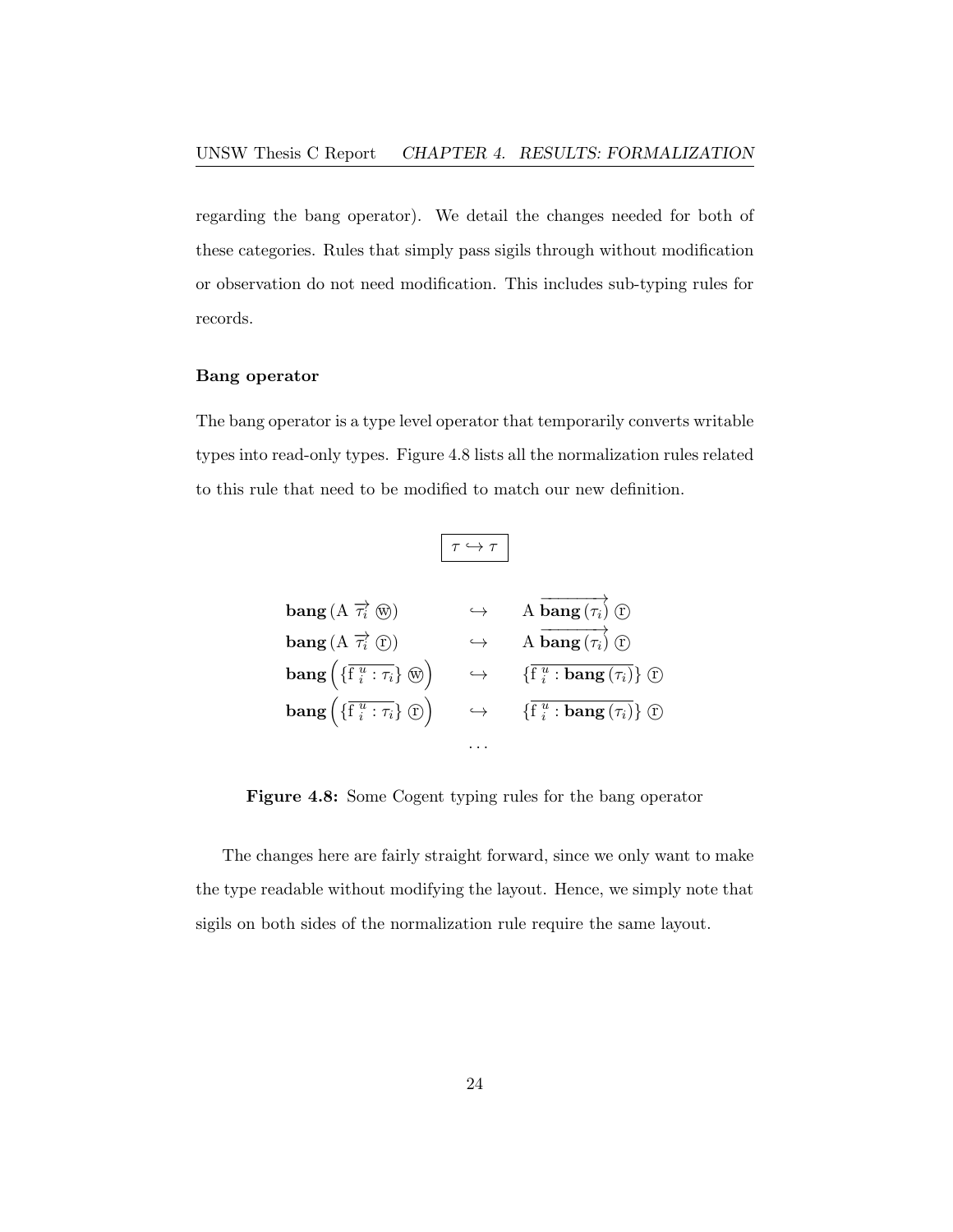$$
\boxed{\tau \hookrightarrow \tau}
$$

<span id="page-31-1"></span>
$$
\begin{array}{llll}\n\text{bang} \,(\text{A} \,\overrightarrow{\tau_i} \,\, \mathbb{O}_{\ell}) & \hookrightarrow & \text{A} \,\, \overrightarrow{\text{bang}} \,(\overrightarrow{\tau_i}) \,\, \mathbb{O}_{\ell} \\
\text{bang} \,(\text{A} \,\, \overrightarrow{\tau_i} \,\, \mathbb{O}_{\ell}) & \hookrightarrow & \text{A} \,\, \overrightarrow{\text{bang}} \,(\overrightarrow{\tau_i}) \,\, \mathbb{O}_{\ell} \\
\text{bang} \, \left(\{\overrightarrow{\tau_i}^{\,u} : \tau_i\} \,\, \mathbb{O}_{\ell}\right) & \hookrightarrow & \{\overrightarrow{\tau_i}^{\,u} : \, \text{bang} \,(\overrightarrow{\tau_i})\} \,\, \mathbb{O}_{\ell} \\
\text{bang} \, \left(\{\overrightarrow{\tau_i}^{\,u} : \tau_i\} \,\, \mathbb{O}_{\ell}\right) & \hookrightarrow & \{\overrightarrow{\tau_i}^{\,u} : \, \text{bang} \,(\overrightarrow{\tau_i})\} \,\, \mathbb{O}_{\ell} \\
\dots\n\end{array}
$$

Figure 4.9: Corresponding Dargent typing rules for the bang operator

### Equality between sigils

There are other rules that actually observe the sigils and have requirements of or different behaviours based on their values. It can be noted (through exhaustively checking each one) that none of these rules try to insert or construct new sigils into a type. In particularly, all of these rules only have constraints of the form  $s \neq s'$  where s' is some literal sigil. Hence, it suffices to simply change our definition of this inequality to there being no layout we can inject into the literal  $s'$  (if needed) such that  $s = s'$ .

### <span id="page-31-0"></span>4.2.6 Constraint generation/solving rules

In the existing implementation of Dargent, we don't need to generate or solve any constraints when checking types. All type checks regarding layouts are done on concrete types and layouts layouts and types, and as a result, in core Dargent, we don't need our well-formedness rule to itself be a constraint.

This is no longer the case after we include layout polymorphism, however.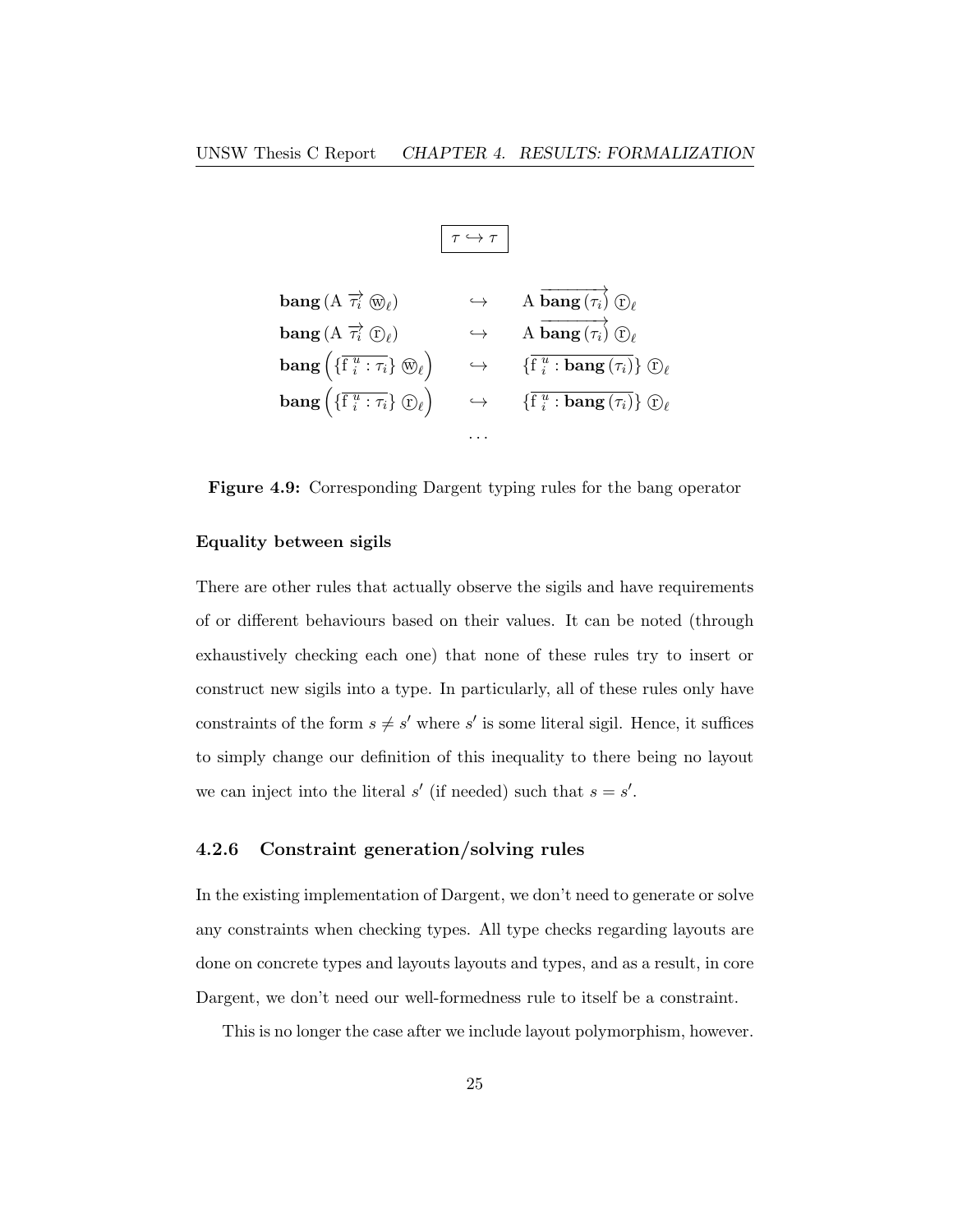### <span id="page-32-0"></span>4.3 Layout Polymorphism formalization

Now that we have a well defined basis for reasoning about Dargent, we can start defining how layout polymorphism will work. The general idea is that we will make our well-formedness rule a constraint, and allow users to guard their polymorphic functions with these constraints. We also allow layout variables to appear in the quantifiers of these functions. This should allow our functions to be polymorphic over layouts. The issue in doing this is that we have to determine rules for solving these constraints, determine where these well-formedness constraints need to be generated, and modify our type application rule to handle these changed rules.

#### <span id="page-32-1"></span>4.3.1 Constraints

<span id="page-32-2"></span>We define a new constraint for our well-formedness rule.

constraint  $C ::= \tau$  Consistent  $|$  . . . .

Figure 4.10: Modified constraints needed for layout polymorphism

In the actual Dargent concrete grammar, this constraint looks a bit different. It appears as a constraint of the form  $t : \tilde{ } \; 1$ , where  $t$  has to be a boxed record type with the compiler default layout (that may contain type variables) and l has to be a layout variable. This can trivially be converted into our formalized version of the constraint. Unfortunately, more complicated constraints (such as those containing a type variable on the left, or a concrete layout on the right) cannot be handled at this time, as they can re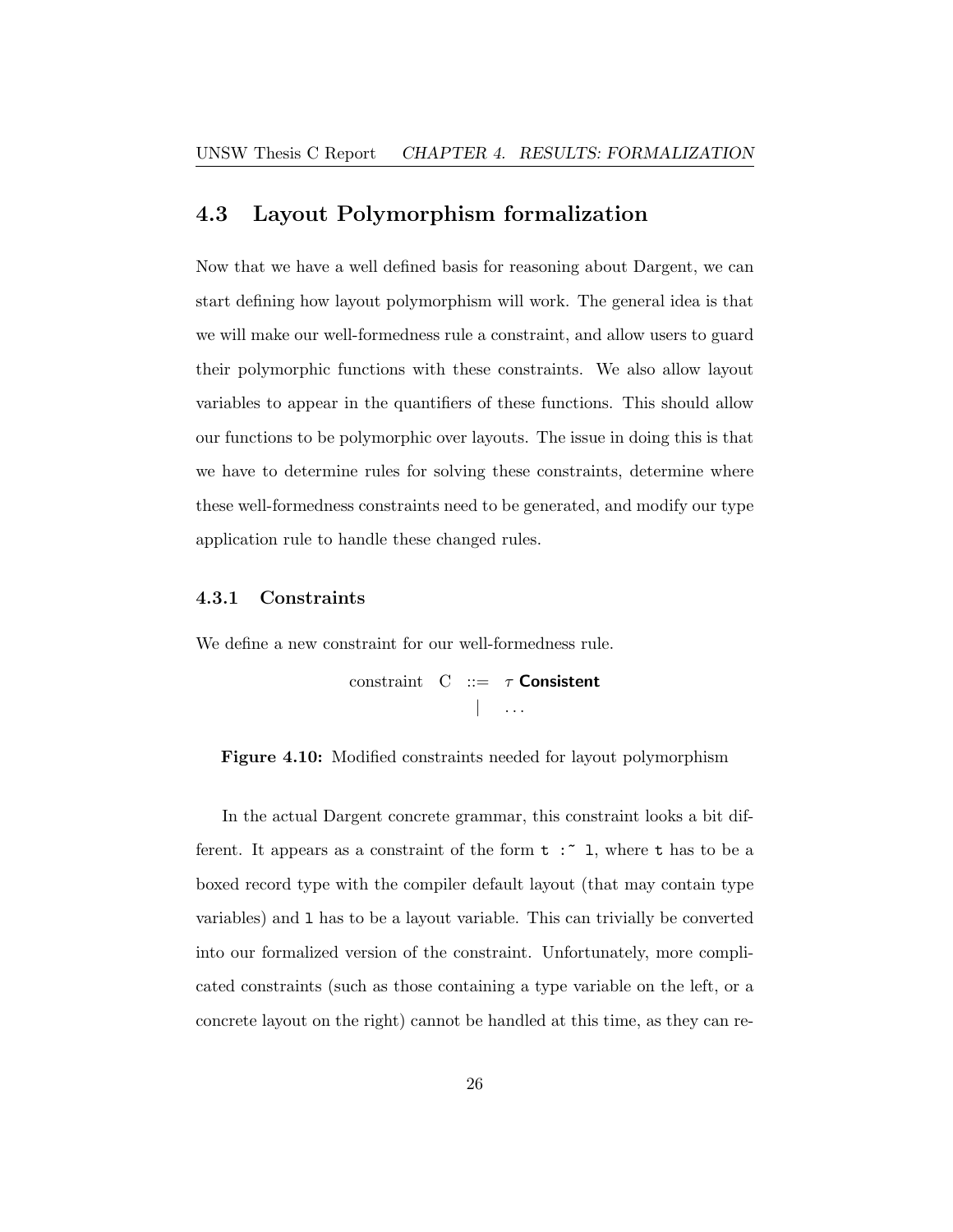sult in some degenerate matching cases which our model of Dargent cannot handle.

### <span id="page-33-0"></span>4.3.2 Constraint generation rules

Cogent's constraint generation rules roughly follow the schema: Given an algorithmic context G, attempting to type an expression e with type  $\tau$  will generate a new algorithmic context  $G'$ , and a set of new constraints C. We need to modify some constraint generation rules to both ensure that all types are consistent and we can instantiate layout-polymorphic functions.

We need to generate this constraint essentially for all types that are mentioned anywhere in a cogent program. Luckily, we can assure this by checking for well-formedness whenever a new type is created (in a way that might associate a layout), through the programmer's input. The only place where this can happen is in the type annotation rule.

<span id="page-33-1"></span>
$$
\frac{\mathsf{G}\vdash e:\tau\rightsquigarrow\mathsf{G}'\mid C}{\mathsf{G}_1\vdash e::\tau':\tau\rightsquigarrow\mathsf{G}_2\mid C}
$$
\n
$$
\frac{\mathsf{G}_1\vdash e:\tau'\rightsquigarrow\mathsf{G}_2\mid C}{\mathsf{G}_1\vdash e::\tau':\tau\rightsquigarrow\mathsf{G}_2\mid C\ \wedge\ \tau'\ \sqsubseteq\ \tau\ \wedge\ \tau\ \text{\textbf{Consistent}}} \mathbf{C}\mathbf{G}_{\mathbf{Sig}}
$$
\n
$$
\frac{\overrightarrow{\gamma_k}\text{ fresh }\qquad \text{typeOf}(f)=\forall\overrightarrow{a_i}\overrightarrow{b_j}\overrightarrow{c_k}.C\Rightarrow\rho\qquad C'=C[\overrightarrow{\tau_i}/\overrightarrow{a_i}][\overrightarrow{\ell_j}/\overrightarrow{b_j}][\overrightarrow{\gamma_k}/\overrightarrow{c_k}]}{\mathbf{G}\vdash f[\overrightarrow{\tau_i}][\overrightarrow{\ell_j}]:\tau\sim\mathsf{G}\mid\rho[\overrightarrow{\tau_i}/\overrightarrow{a_i}][\overrightarrow{\ell_j}/\overrightarrow{b_j}][\overrightarrow{\gamma_k}/\overrightarrow{c_k}]} \mathbf{C}\mathbf{G}\text{-}\mathbf{TL}_{\mathbf{App}}
$$



These rules were changed as described in [Figure 4.11.](#page-33-1) Whenever a type is explicitly provided through a type signature, said type signature must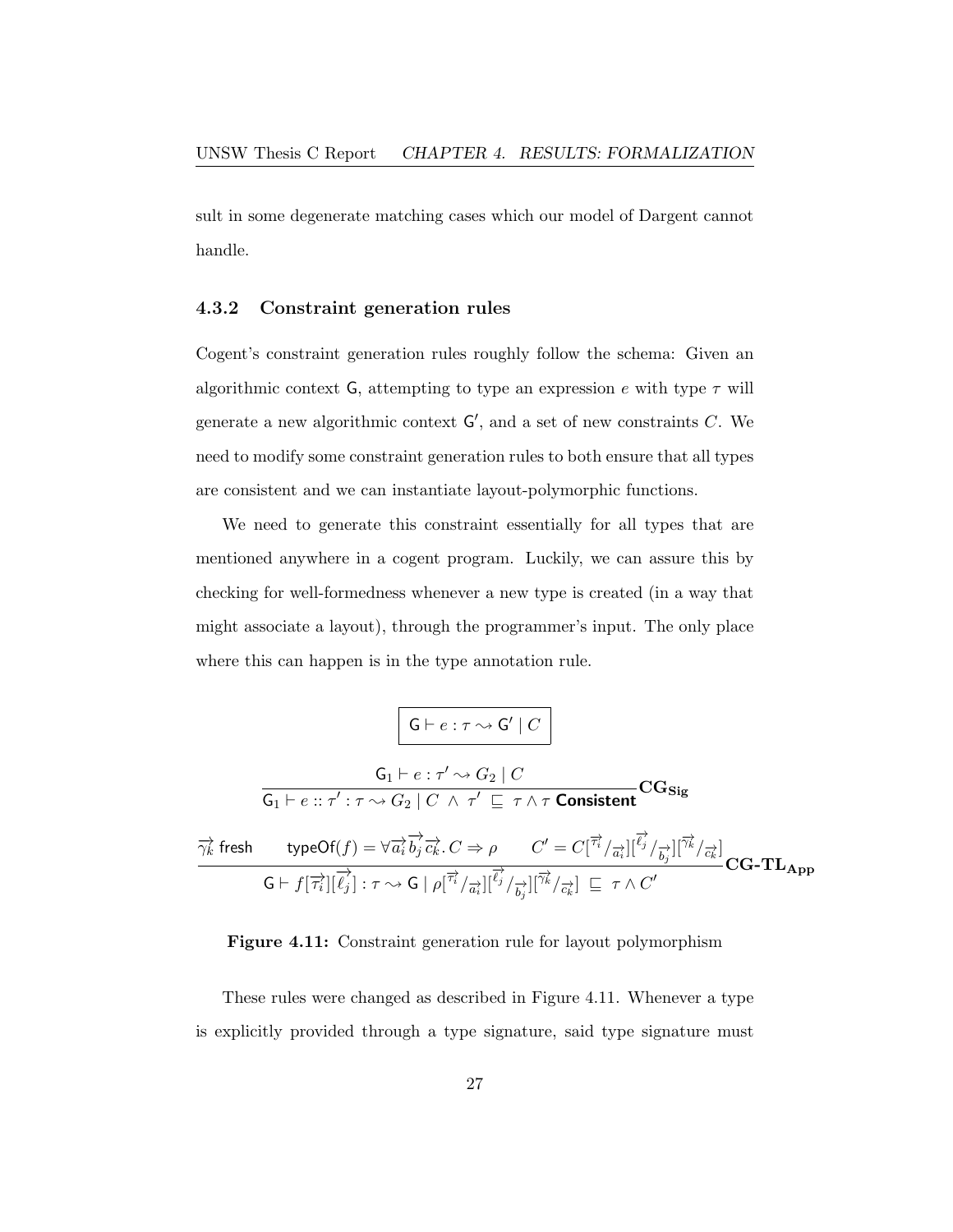be checked, which requires a change to  $CG_{Sig}$ . We also have to modify our type application rule to also apply layouts, which requires a change to  $CG-T_{App}$ , now called  $CG-TL_{App}$ .

### <span id="page-34-0"></span>4.3.3 Constraint solving rules

We also need to add some rules to allow the constraint solver to solve the new type of constraint. Our well-formedness constraint doesn't interact with other constraints, only with the substitutions made through the constraint solving process. Since constraint solving is run to a fixed point, we can do all solving for this rule in the simplification stage. The solver rule we use is in [Figure 4.12.](#page-34-1)

<span id="page-34-1"></span>
$$
\fbox{$\frac{\sum_{i=1}^{p} C_i}{\frac{\overline{\tau}_i \, \mathbf{Ok}}{\tau_i \, \mathbf{Ok}} \rightarrow \tau$}}$
$$

Figure 4.12: Constraint solving rule for well-formedness rule

While this step seems non-trivial for the simplification phase, it is fairly straight-forward and easy to implement. All it does is convert a wellformedness constraint on a type into all the well-formedness constraints that it depends on, using our well-formedness rule, which we have already defined algorithmically.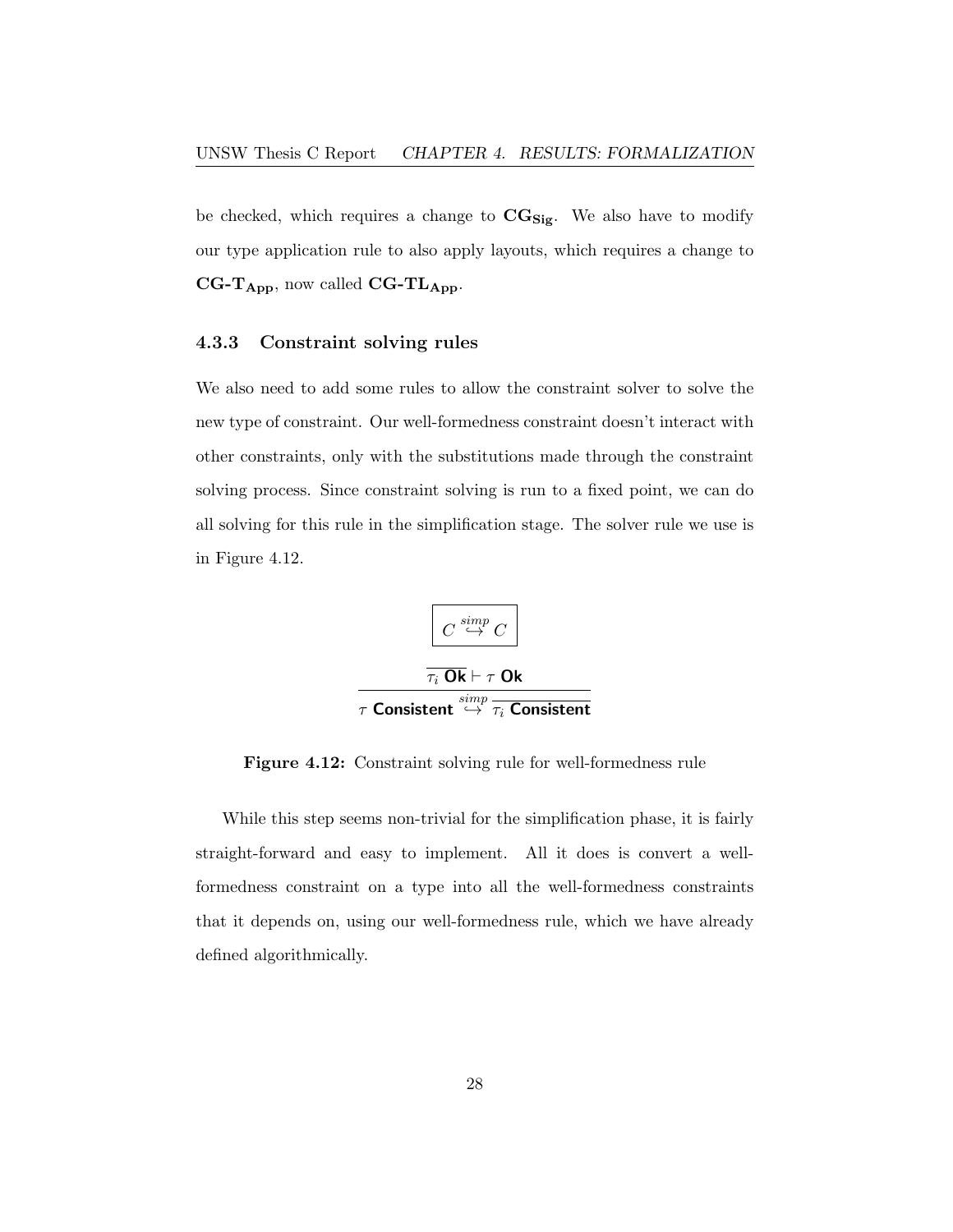## <span id="page-35-0"></span>Chapter 5

## Conclusion

Whilst this project didn't achieve all of the goals in its original scope, it has nonetheless provided some valuable contributions. The pen and paper formalization provides a concrete definition of how Dargent should behave, which is arguably more important that polymorphism, since it provides value to all future developments regarding Dargent, whereas layout polymorphism is only truly useful in a handful of scenarios.

We also have a good idea of how layout polymorphism should behave in Dargent, while the rules detailed in this report aren't the most flexible, they are more than sufficient to handle most common usecases of layout polymorphism.

The implementation of Layout polymorphism was attempted with serious headway made, unfortunately however, it cannot be called complete. While the basic implementation was written, there were some elusive bugs that couldn't been ironed out in the time remaining after completing the Dargent formalization. The progress made will hopefully be merged into a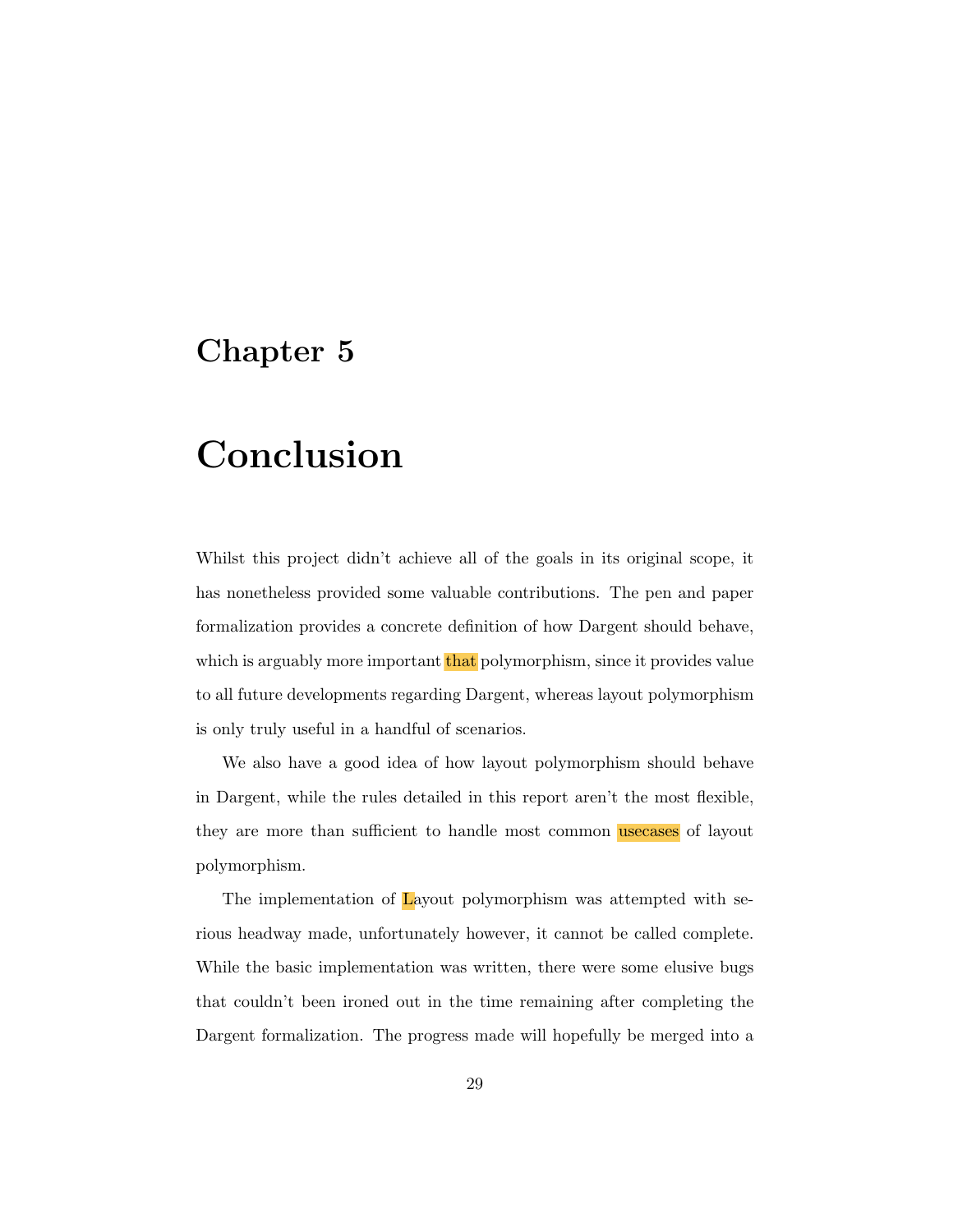separate branch in Dargent, so that it can be fixed and completed later.

### <span id="page-36-0"></span>5.1 Future work

Our model of Layout polymorphism currently only support matching constraints for boxed records being matched against layout variables. This could be generalized to type variables with layout variables, type variables with concrete layouts, and even types containing variables with layouts containing variables. Implementing this would require some additional constraints to be introduced to Cogent's type system, particularly ones matching nonboxed types with layouts (using our  $\leq$  relation), and one specifying that a group of layouts don't overlap.

Finally, it might be worthwhile to support parametric layout synonyms, especially for types like iterators. This would be especially useful when combined with the previous proposed extension.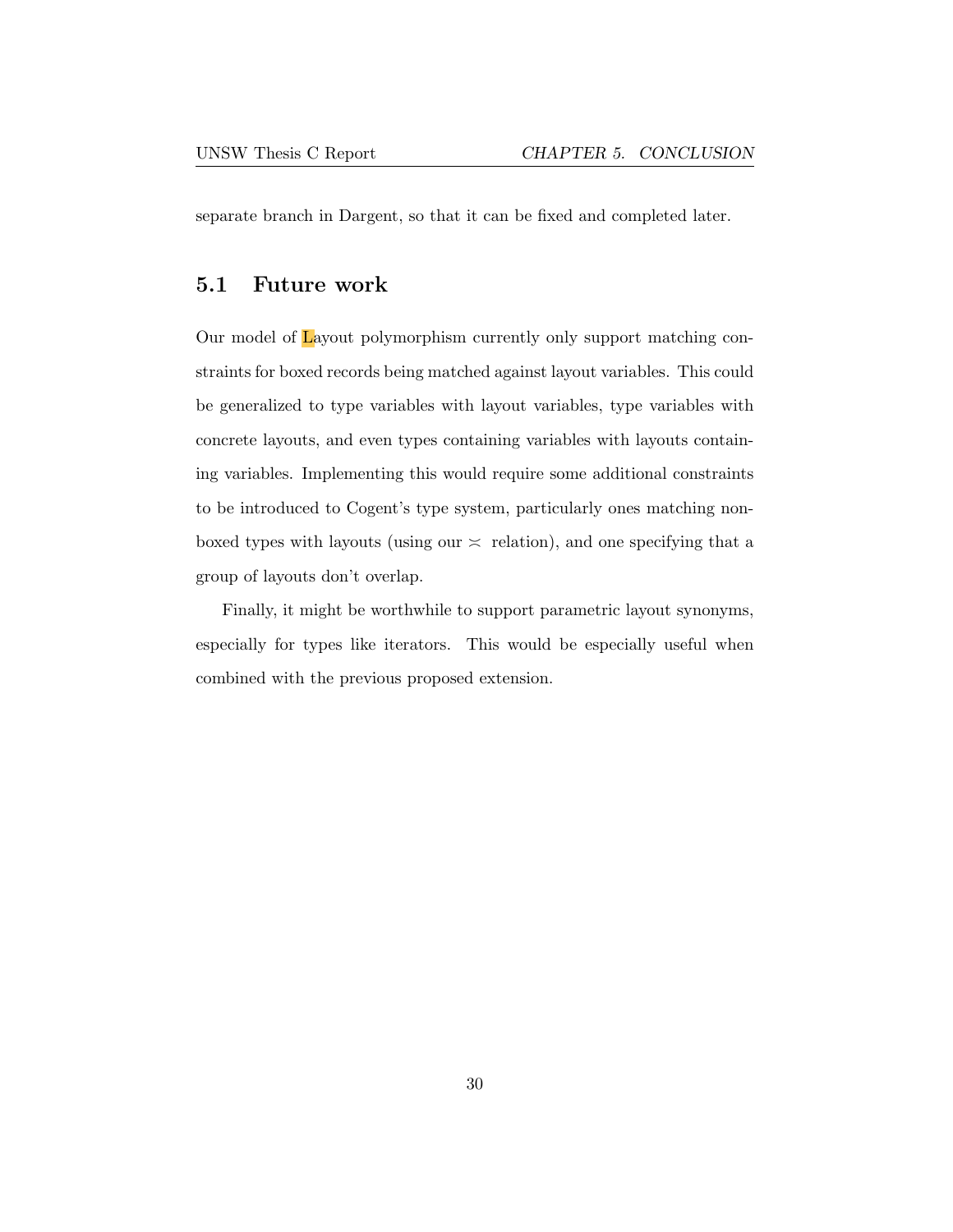## Bibliography

- <span id="page-37-0"></span>[1] Zilin Chen, Matt Di Meglio, Liam O'Connor, Partha Susaria, Christine Rizkallah, and Gabi Keller. A data layout description language for Cogent, January 2019. at PriSC.
- <span id="page-37-1"></span>[2] Liam O'Connor, Zilin Chen, Christine Rizkallah, Sidney Amani, Japheth Lim, Toby Murray, Yutaka Nagashima, Thomas Sewell, and Gerwin Klein. Refinement through restraint: Bringing down the cost of verification. SIGPLAN Not., 51(9):89–102, September 2016.
- <span id="page-37-2"></span>[3] Liam O'Connor, Zilin Chen, Partha Susaria, Christine Rizkallah, Gerwin Klein, and Gabi Keller. Bringing effortless refinement of data layouts to Cogent. In International Symposium on Leveraging Applications of Formal Methods, Verification and Validation, pages 134–149, Limassol, Cyprus, November 2018. Springer.
- <span id="page-37-3"></span>[4] Philip Wadler. Linear types can change the world! In PROGRAMMING CONCEPTS AND METHODS. North, 1990.
- <span id="page-37-4"></span>[5] Kathleen Fisher and Robert Gruber. PADS: A domain-specific language for processing ad hoc data. In Proceedings of the 2005 ACM